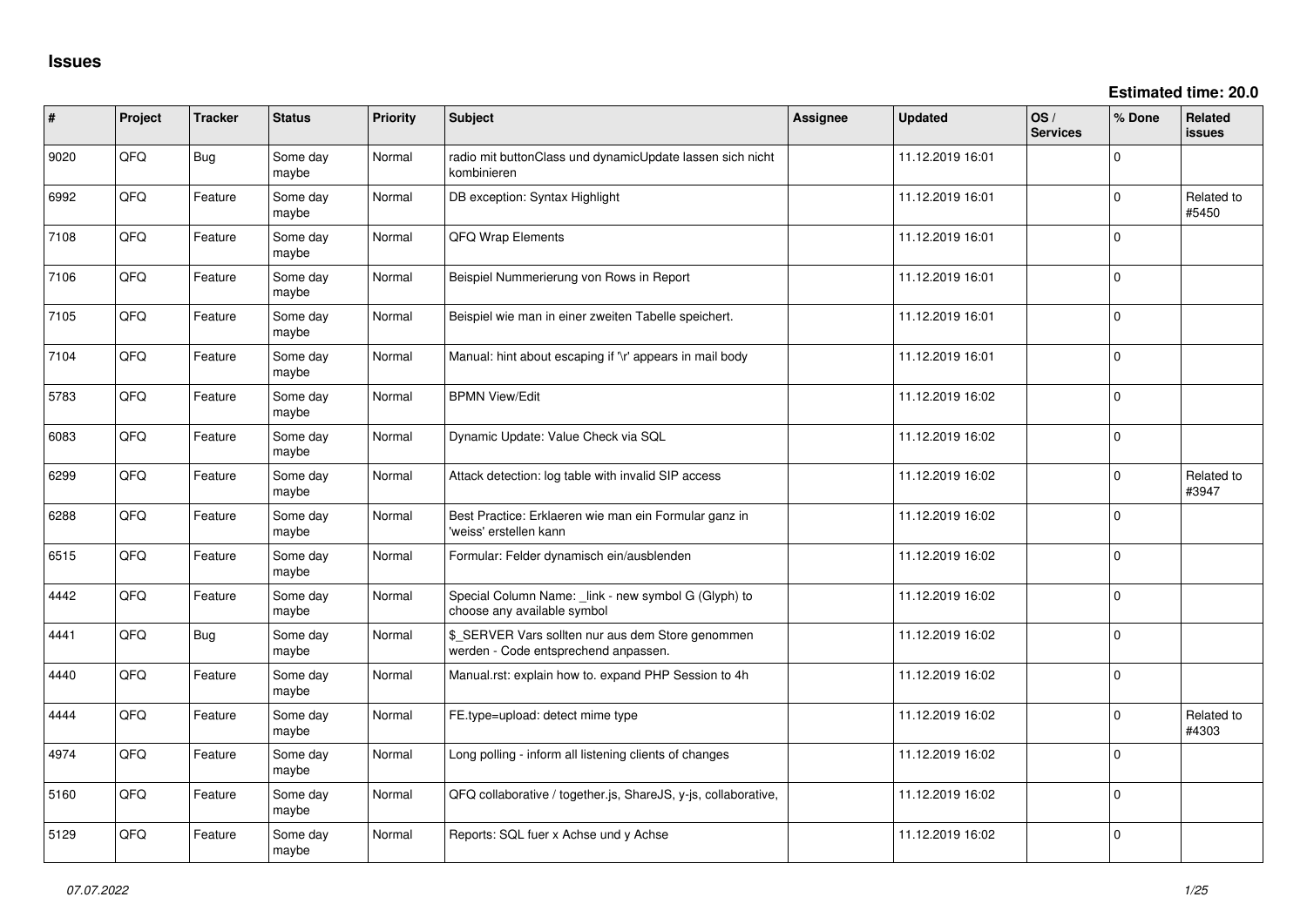| #    | Project | <b>Tracker</b> | <b>Status</b>     | <b>Priority</b> | Subject                                                                                                                                                  | Assignee | <b>Updated</b>   | OS/<br><b>Services</b> | % Done      | Related<br><b>issues</b> |
|------|---------|----------------|-------------------|-----------------|----------------------------------------------------------------------------------------------------------------------------------------------------------|----------|------------------|------------------------|-------------|--------------------------|
| 3495 | QFQ     | Feature        | Some day<br>maybe | Normal          | Predifined Parameter werden nicht in '+' (add new record)<br>SIP gerendert.                                                                              |          | 11.12.2019 16:02 |                        | $\Omega$    |                          |
| 3567 | QFQ     | Feature        | Some day<br>maybe | Low             | 'Save', 'Close', 'New' als FormElement                                                                                                                   |          | 11.12.2019 16:02 |                        | $\mathbf 0$ |                          |
| 3617 | QFQ     | Feature        | Some day<br>maybe | Normal          | Load javascripts at bottom                                                                                                                               |          | 11.12.2019 16:02 |                        | $\Omega$    |                          |
| 3646 | QFQ     | Feature        | Some day<br>maybe | Normal          | Moeglichkeit HTML Tags in Reports auszugeben (zu<br>enkodieren: htmlspecialchars)                                                                        |          | 11.12.2019 16:02 |                        | $\mathbf 0$ | Related to<br>#14320     |
| 3879 | QFQ     | Feature        | Some day<br>maybe | Normal          | Form 'FormElement': Beim Feld 'name' rechts in der Notiz<br>einen Link einblenden - a) aktuelle Definition anzeigen, b)<br>Spalte in der Tabelle anlegen |          | 11.12.2019 16:03 |                        | $\Omega$    |                          |
| 3878 | QFQ     | Feature        | Some day<br>maybe | Normal          | Form 'FormElement': Spalte 'name' typeAhead mit<br>Spaltennamen der Primarytable.                                                                        |          | 11.12.2019 16:03 |                        | $\Omega$    |                          |
| 4027 | QFQ     | Feature        | Some day<br>maybe | Normal          | Missing: orange 'check' / 'bullet'                                                                                                                       |          | 11.12.2019 16:03 |                        | $\Omega$    |                          |
| 4138 | QFQ     | Bug            | Some day<br>maybe | Normal          | _style fehlt                                                                                                                                             |          | 11.12.2019 16:03 |                        | $\Omega$    |                          |
| 4122 | QFQ     | Bug            | Some day<br>maybe | Normal          | file: Render Mode hat keinen Effekt                                                                                                                      |          | 11.12.2019 16:03 |                        | $\mathbf 0$ |                          |
| 1623 | QFQ     | Feature        | Some day<br>maybe | Normal          | RealURL                                                                                                                                                  |          | 11.12.2019 16:03 |                        | 30          |                          |
| 1510 | QFQ     | Feature        | Some day<br>maybe | Normal          | jquery von google laden, falls das nicht geht lokal                                                                                                      |          | 11.12.2019 16:03 |                        | $\Omega$    |                          |
| 1253 | QFQ     | Feature        | Some day<br>maybe | Normal          | QF: Colorpicker                                                                                                                                          |          | 11.12.2019 16:03 |                        | $\mathbf 0$ |                          |
| 1251 | QFQ     | Feature        | Some day<br>maybe | Normal          | QF: Combo                                                                                                                                                |          | 11.12.2019 16:03 |                        | $\mathbf 0$ |                          |
| 2950 | QFQ     | Feature        | Some day<br>maybe | Normal          | Inhalt QFQ Records als File                                                                                                                              |          | 11.12.2019 16:03 |                        | $\Omega$    |                          |
| 9853 | QFQ     | Feature        | New               | Normal          | Check das SQL / QFQ / Mail Logfile geschrieben wird                                                                                                      |          | 09.01.2020 11:15 |                        | $\Omega$    |                          |
| 9024 | QFQ     | Bug            | Some day<br>maybe | Normal          | QFQ Einarbeitung                                                                                                                                         |          | 01.02.2020 15:56 |                        | $\mathbf 0$ |                          |
| 9855 | QFQ     | Bug            | <b>New</b>        | Normal          | <b>Required Check</b>                                                                                                                                    |          | 01.02.2020 15:56 |                        | $\mathbf 0$ |                          |
| 5877 | QFQ     | <b>Bug</b>     | Some day<br>maybe | Normal          | FE.type=note:bsColumn strange behaviour                                                                                                                  |          | 01.02.2020 23:19 |                        | $\mathbf 0$ |                          |
| 5805 | QFQ     | Feature        | Some day<br>maybe | Normal          | TypeAHead SQL value instead of key stored                                                                                                                |          | 01.02.2020 23:19 |                        | $\Omega$    | Related to<br>#5444      |
| 7100 | QFQ     | Feature        | Some day<br>maybe | Normal          | Download: log access, max downloads, time limit                                                                                                          |          | 01.02.2020 23:19 |                        | 0           |                          |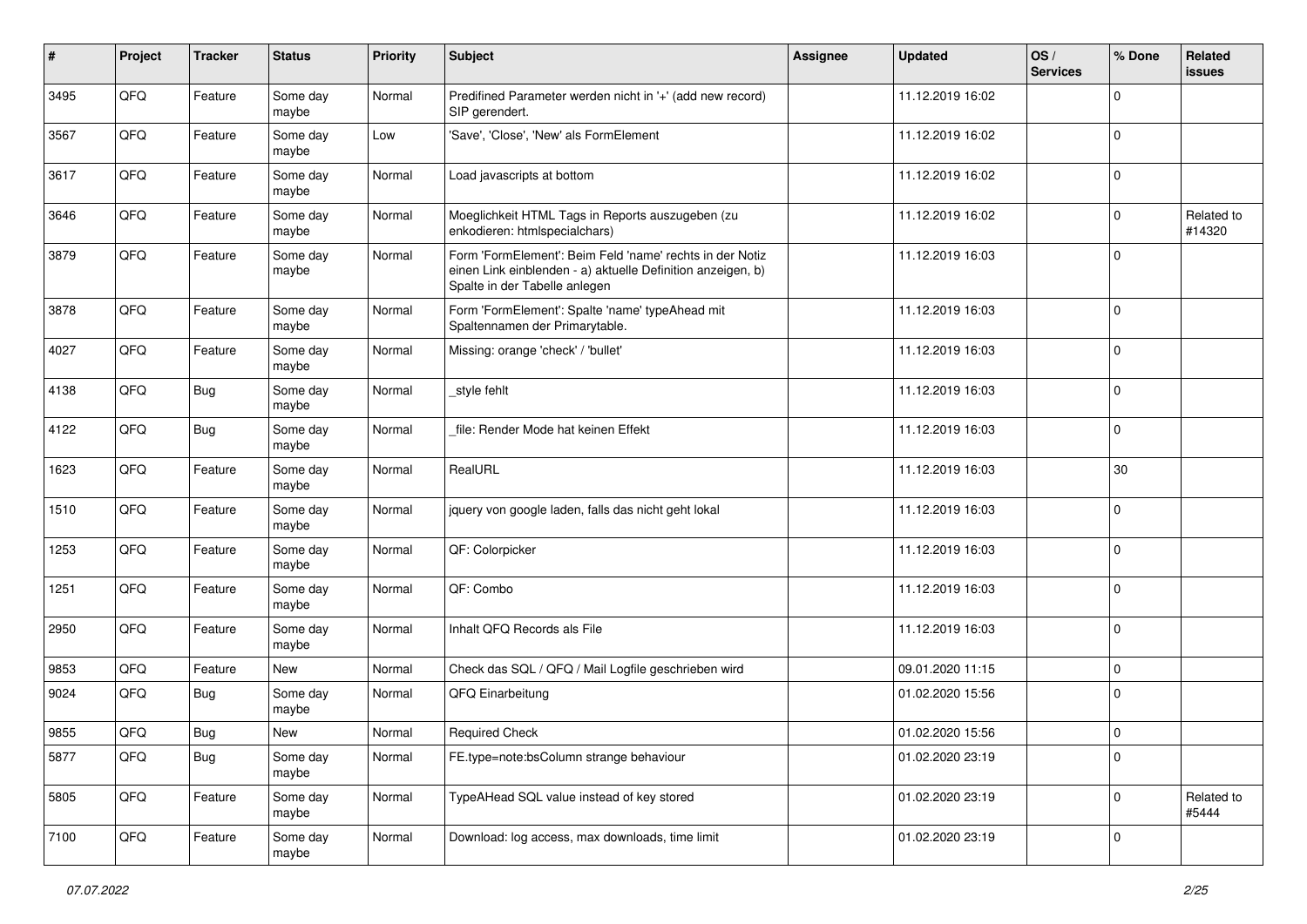| $\sharp$ | Project | <b>Tracker</b> | <b>Status</b>     | <b>Priority</b> | <b>Subject</b>                                                                                              | Assignee | <b>Updated</b>   | OS/<br><b>Services</b> | % Done      | Related<br><b>issues</b>                    |
|----------|---------|----------------|-------------------|-----------------|-------------------------------------------------------------------------------------------------------------|----------|------------------|------------------------|-------------|---------------------------------------------|
| 6704     | QFQ     | Feature        | Some day<br>maybe | Normal          | Upload Mode: Bilder in Notizen rechts sollen aktuellen<br>Upload repräsentieren.                            |          | 01.02.2020 23:19 |                        | $\Omega$    | Related to<br>#3264                         |
| 6084     | QFQ     | Feature        | Some day<br>maybe | Normal          | New escape type: 'D' - convert date                                                                         |          | 01.02.2020 23:19 |                        | $\mathbf 0$ |                                             |
| 5923     | QFQ     | Feature        | Some day<br>maybe | Normal          | fillStoreSystemBySqlLate                                                                                    |          | 01.02.2020 23:19 |                        | $\mathbf 0$ |                                             |
| 5895     | QFQ     | Feature        | Some day<br>maybe | Normal          | Tutorial: List of all QFQ Features                                                                          |          | 01.02.2020 23:19 |                        | $\mathbf 0$ |                                             |
| 5893     | QFQ     | Feature        | Some day<br>maybe | Normal          | Edit on double-click                                                                                        |          | 01.02.2020 23:19 |                        | $\mathbf 0$ | Related to<br>#5894                         |
| 8056     | QFQ     | Feature        | Some day<br>maybe | Normal          | Termin Organisation (Reservation)                                                                           |          | 01.02.2020 23:19 |                        | $\Omega$    | Related to<br>#8658                         |
| 7921     | QFQ     | Feature        | Some day<br>maybe | Normal          | Rest API Export: URL kuerzer machen                                                                         |          | 01.02.2020 23:19 |                        | $\Omega$    |                                             |
| 7281     | QFQ     | Bug            | Some day<br>maybe | Normal          | Subrecords: on large screen separator line too short                                                        |          | 01.02.2020 23:19 |                        | $\mathbf 0$ |                                             |
| 4439     | QFQ     | Feature        | Some day<br>maybe | Normal          | Log: report all actions fired by an FE Element, incl. the<br>original directive (slaveld, sqlInsert, )      |          | 01.02.2020 23:20 |                        | $\Omega$    | Related to<br>#4432,<br>Related to<br>#5458 |
| 4435     | QFQ     | Feature        | Some day<br>maybe | Normal          | Report: striptags - specify allowed tags                                                                    |          | 01.02.2020 23:20 |                        | $\mathbf 0$ |                                             |
| 4433     | QFQ     | Feature        | Some day<br>maybe | Normal          | Log when SIP will be destroyed by QFQ for any (security)<br>reason                                          |          | 01.02.2020 23:20 |                        | $\Omega$    | Related to<br>#4432,<br>Related to<br>#5458 |
| 1234     | QFQ     | Feature        | Some day<br>maybe | Normal          | QF: Record numbering: Im Grid soll in Spalte 1optional die<br>laufende Nummer der Records angezeigt werden. |          | 01.02.2020 23:20 |                        | $\Omega$    |                                             |
| 955      | QFQ     | Feature        | Some day<br>maybe | Normal          | QF: Notizen vor/nach dem Form                                                                               |          | 01.02.2020 23:20 |                        | $\mathbf 0$ |                                             |
| 5455     | QFQ     | Feature        | Some day<br>maybe | Normal          | Mail Redirects grld abhaengig                                                                               |          | 01.02.2020 23:20 |                        | $\mathbf 0$ |                                             |
| 5342     | QFQ     | Feature        | Some day<br>maybe | Normal          | link - with HTML Attributes                                                                                 |          | 01.02.2020 23:20 |                        | $\Omega$    | Related to<br>#14077                        |
| 4816     | QFQ     | Feature        | Some day<br>maybe | Normal          | Templates for QFQ Reports (Tables, Radios, )                                                                |          | 01.02.2020 23:20 |                        | $\mathbf 0$ |                                             |
| 7402     | QFQ     | <b>Bug</b>     | Some day<br>maybe | Normal          | thumbnail cache: outdated picture when permission denied<br>and permission resolved.                        |          | 01.02.2020 23:20 |                        | $\mathbf 0$ |                                             |
| 7101     | QFQ     | Bug            | Some day<br>maybe | Normal          | 'form' in SIP and 'report' - breaks                                                                         |          | 01.02.2020 23:20 |                        | $\mathbf 0$ |                                             |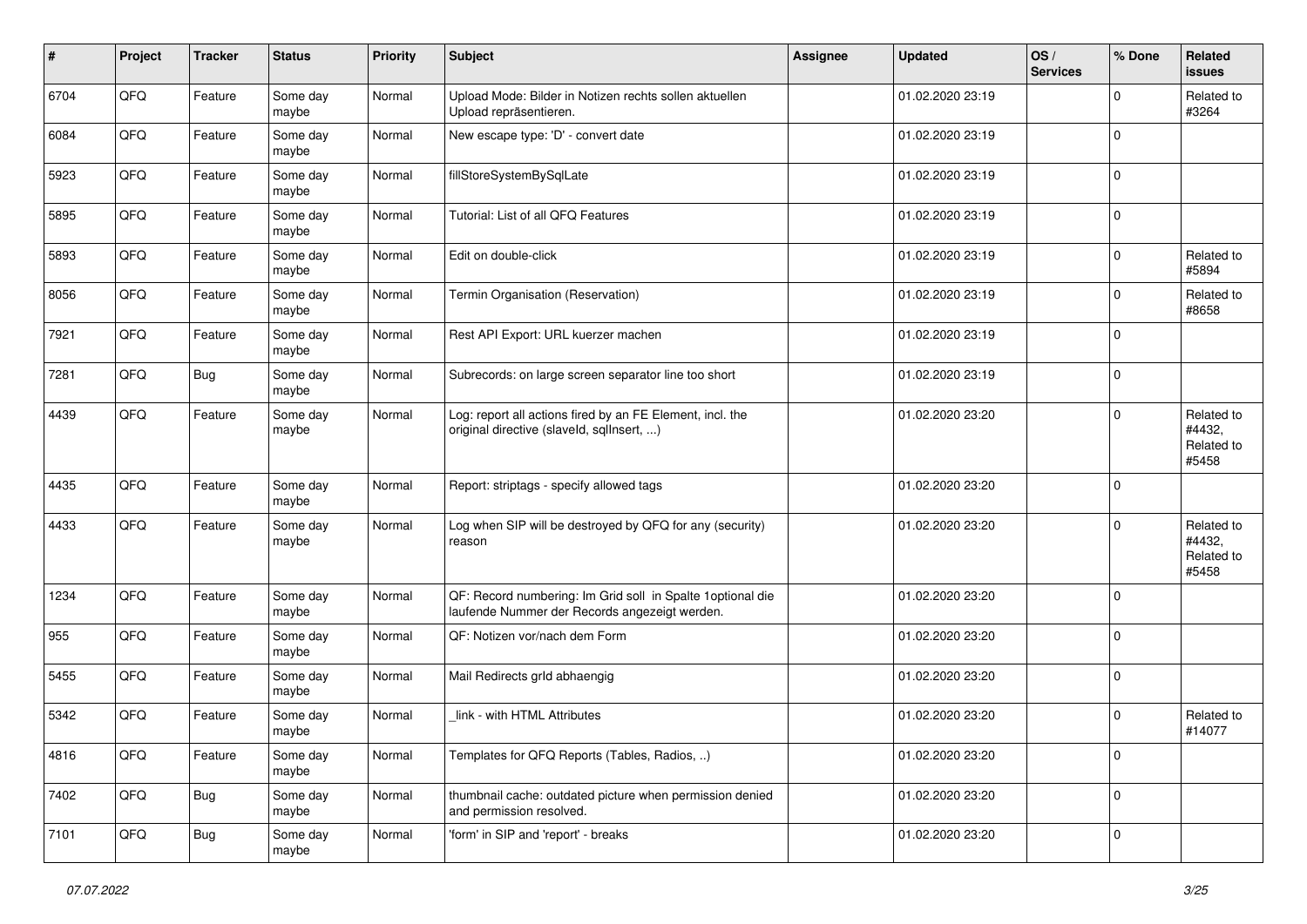| $\pmb{\#}$ | Project | <b>Tracker</b> | <b>Status</b>     | <b>Priority</b> | <b>Subject</b>                                                                                                                                                | <b>Assignee</b> | <b>Updated</b>   | OS/<br><b>Services</b> | % Done      | Related<br>issues    |
|------------|---------|----------------|-------------------|-----------------|---------------------------------------------------------------------------------------------------------------------------------------------------------------|-----------------|------------------|------------------------|-------------|----------------------|
| 5851       | QFQ     | Feature        | Some day<br>maybe | Normal          | Queue System implementieren: MQTT, RabbitMQ                                                                                                                   |                 | 01.02.2020 23:20 |                        | $\Omega$    | Related to<br>#5715  |
| 5850       | QFQ     | Feature        | Some day<br>maybe | Normal          | Deployment: In QFQ Doc best practice fuer zeitgemaesses<br>Deployment beschreiben                                                                             |                 | 01.02.2020 23:20 |                        | 0           |                      |
| 4443       | QFQ     | Feature        | Some day<br>maybe | Normal          | Form: multiple secondary tables                                                                                                                               |                 | 01.02.2020 23:20 |                        | 0           |                      |
| 4640       | QFQ     | Feature        | Some day<br>maybe | Normal          | Rename System Forms                                                                                                                                           |                 | 01.02.2020 23:20 |                        | 0           |                      |
| 4627       | QFQ     | Feature        | Some day<br>maybe | Normal          | dbupdate: all tables - check 'create', 'modified' if it is possible<br>to change to default 'CURRENT_TIMESTAMP' and modified<br>'ON UPDATE CURRENT_TIMESTAMP' |                 | 01.02.2020 23:20 |                        | $\mathbf 0$ |                      |
| 4626       | QFQ     | Feature        | Some day<br>maybe | Normal          | Mobile View: 'classBody=qfq-form-right' makes no sense                                                                                                        |                 | 01.02.2020 23:20 |                        | $\mathbf 0$ |                      |
| 4551       | QFQ     | Feature        | Some day<br>maybe | Normal          | Set 'pills' via dynamicUpdate to show/hide/disabled                                                                                                           |                 | 01.02.2020 23:20 |                        | $\Omega$    | Related to<br>#3752  |
| 4546       | QFQ     | Bug            | Some day<br>maybe | Normal          | NH: SIP storage is destroyed                                                                                                                                  |                 | 01.02.2020 23:20 |                        | $\Omega$    |                      |
| 4536       | QFQ     | Feature        | Some day<br>maybe | Normal          | FE upload: problem with delete if mutliple uploads an<br>FE.name="                                                                                            |                 | 01.02.2020 23:20 |                        | $\mathbf 0$ |                      |
| 4446       | QFQ     | Feature        | Some day<br>maybe | Normal          | New FE get same feldContainerId as last modifed FE                                                                                                            |                 | 01.02.2020 23:20 |                        | $\mathbf 0$ |                      |
| 5892       | QFQ     | Feature        | Some day<br>maybe | Normal          | QFQ should use T3 API to manipulate FE GROUP<br>membership                                                                                                    |                 | 01.02.2020 23:20 |                        | $\Omega$    |                      |
| 5452       | QFQ     | Feature        | Some day<br>maybe | Normal          | Thumbnails from PDF: bad quality                                                                                                                              |                 | 01.02.2020 23:20 |                        | $\Omega$    |                      |
| 4719       | QFQ     | Feature        | Some day<br>maybe | Normal          | Custom Message in Client in case of 'Browser tab close,<br>modification will be lost'                                                                         |                 | 01.02.2020 23:20 |                        | $\Omega$    |                      |
| 10324      | QFQ     | Bug            | <b>New</b>        | Normal          | Excel Export mit Template funktioniert nur, wenn Template<br>vor uid kommt                                                                                    |                 | 30.03.2020 11:20 |                        | $\Omega$    | Related to<br>#10257 |
| 10384      | QFQ     | Feature        | New               | Normal          | Parameter Exchange QFQ Instances                                                                                                                              |                 | 07.05.2020 09:38 |                        | $\Omega$    |                      |
| 10738      | QFQ     | Feature        | Some day<br>maybe | Normal          | CORS headers for external API requests                                                                                                                        |                 | 10.06.2020 14:00 |                        | $\Omega$    |                      |
| 10763      | QFQ     | Feature        | <b>New</b>        | Normal          | form accessed and submitted despite logout?                                                                                                                   |                 | 16.06.2020 11:43 |                        | $\Omega$    |                      |
| 10874      | QFQ     | Feature        | New               | Normal          | Erstellen eines Foreign Keys in der Tabelle "FormElement"                                                                                                     |                 | 13.07.2020 10:11 |                        | $\mathbf 0$ |                      |
| 10890      | QFQ     | <b>Bug</b>     | New               | Normal          | AutoCron hangs                                                                                                                                                |                 | 20.07.2020 13:56 |                        | $\mathbf 0$ |                      |
| 11195      | QFQ     | Bug            | New               | Low             | Dynamic Update: Note not updated if new text is empty<br>(v20.4)                                                                                              |                 | 25.09.2020 11:14 |                        | $\mathbf 0$ |                      |
| 10759      | QFG     | Bug            | New               | Normal          | emptyMeansNull - Feld falsch aktualisiert                                                                                                                     |                 | 12.11.2020 23:45 |                        | $\mathbf 0$ |                      |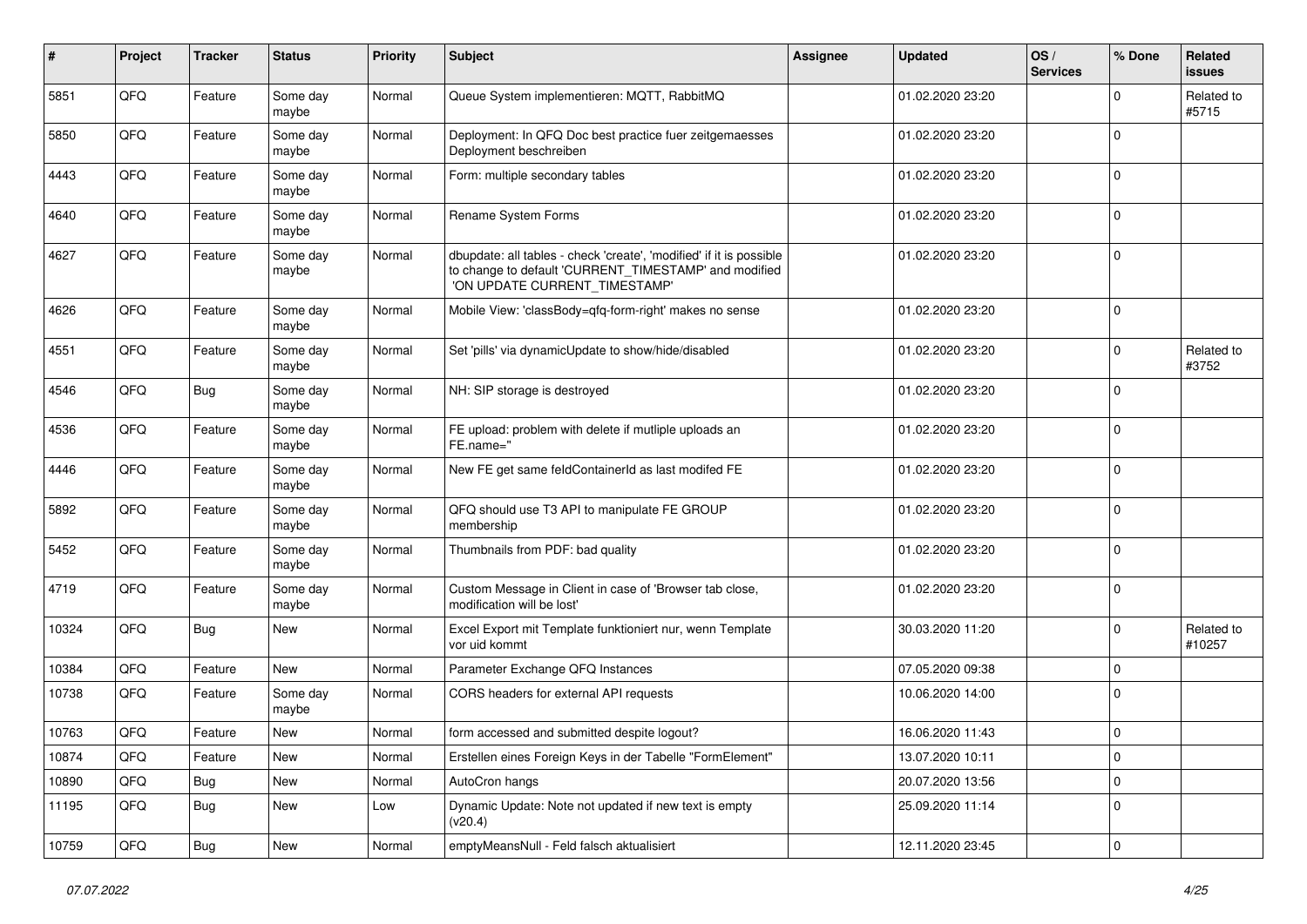| ∦     | Project | <b>Tracker</b> | <b>Status</b>     | <b>Priority</b> | <b>Subject</b>                                                     | <b>Assignee</b> | Updated          | OS/<br><b>Services</b> | % Done         | Related<br><b>issues</b>                    |
|-------|---------|----------------|-------------------|-----------------|--------------------------------------------------------------------|-----------------|------------------|------------------------|----------------|---------------------------------------------|
| 11522 | QFQ     | Bug            | New               | Normal          | Aus/Einblenden von Reitern                                         |                 | 13.11.2020 14:58 |                        | $\Omega$       |                                             |
| 11535 | QFQ     | Feature        | <b>New</b>        | Normal          | Ability to create SQL columns in frontend QFQ forms                |                 | 17.11.2020 12:11 |                        | 0              |                                             |
| 11534 | QFQ     | Feature        | New               | Normal          | Report: Action on selected rows - Table batchprocessing<br>feature |                 | 18.11.2020 08:15 |                        | $\Omega$       |                                             |
| 11715 | QFQ     | Bug            | New               | Normal          | acceptZeroAsRequired and requiredOffButMark do not<br>coincide     |                 | 08.12.2020 12:13 |                        | $\Omega$       |                                             |
| 11716 | QFQ     | Feature        | New               | Normal          | Form an beliebiger Stelle im Report anzeigen                       |                 | 09.12.2020 09:47 |                        | $\mathbf 0$    |                                             |
| 9126  | QFQ     | <b>Bug</b>     | Some day<br>maybe | Normal          | hidden Form elements are present in page source                    |                 | 02.01.2021 18:41 |                        | 0              |                                             |
| 3880  | QFQ     | Feature        | Some day<br>maybe | Normal          | Form 'Form': anlegen einer Tabelle                                 |                 | 14.01.2021 10:12 |                        | 0              |                                             |
| 7229  | QFQ     | Feature        | Some day<br>maybe | Normal          | New FormElement.type: Button                                       |                 | 01.02.2021 12:32 |                        | $\mathbf 0$    |                                             |
| 12038 | QFQ     | Feature        | New               | Normal          | a) STORE_VAR: filenameOnlyStripUniq, b) SP:<br>QSTRIPUNIQ()        |                 | 17.02.2021 23:55 |                        | $\Omega$       |                                             |
| 12039 | QFQ     | Feature        | <b>New</b>        | Normal          | Missing htmlSpecialChar() in pre processing on form submit         |                 | 18.02.2021 00:09 |                        | $\Omega$       | Related to<br>#14320                        |
| 12135 | QFQ     | Feature        | New               | Normal          | Subrecord: Notiz                                                   |                 | 24.04.2021 16:58 |                        | $\mathbf 0$    |                                             |
| 7278  | QFQ     | Feature        | Some day<br>maybe | Normal          | Form: Wert vordefinieren der immer gesetzt wird                    |                 | 02.05.2021 09:27 |                        | $\Omega$       |                                             |
| 12156 | QFQ     | Feature        | New               | Normal          | Form: Optional disable 'leave page'                                |                 | 03.05.2021 20:45 |                        | $\mathbf 0$    |                                             |
| 4194  | QFQ     | Feature        | In Progress       | Normal          | Bootstrap 4 ist jetzt offiziel                                     |                 | 03.05.2021 20:47 |                        | $\Omega$       | Related to<br>#10114                        |
| 10345 | QFQ     | Feature        | New               | Normal          | Templates - Patterns QFQ Style                                     |                 | 03.05.2021 21:01 |                        | $\Omega$       | Related to<br>#10713                        |
| 10766 | QFQ     | Bug            | New               | High            | Radiobutton / parameter.buttonClass=btn-default: dynamic<br>update |                 | 03.05.2021 21:12 |                        | 0              | Related to<br>#11237                        |
| 11850 | QFQ     | Feature        | <b>New</b>        | Urgent          | Wizard Form: basierend auf einer Tabelle eine Form<br>anlegen.     |                 | 03.05.2021 21:12 |                        | $\Omega$       | Blocked by<br>#8082                         |
| 880   | QFQ     | Feature        | Some day<br>maybe | Urgent          | Security: PHP, SQL Injection, XSS                                  |                 | 03.05.2021 21:14 |                        | $\Omega$       | Related to<br>#14320                        |
| 4445  | QFG     | Feature        | Some day<br>maybe | Normal          | template group: Option to simulate fieldset                        |                 | 28.06.2021 14:11 |                        | $\overline{0}$ |                                             |
| 10114 | QFQ     | Feature        | New               | High            | Symbol (Link): 'G:' (Glyphicon) replaced by 'i:' (icon)            |                 | 07.12.2021 17:19 |                        | 0              | Related to<br>#3797,<br>Related to<br>#4194 |
| 14185 | QFG     | Feature        | New               | Normal          | External/Autocron.php - better suitable directory                  | Support: System | 28.05.2022 11:03 |                        | 0              |                                             |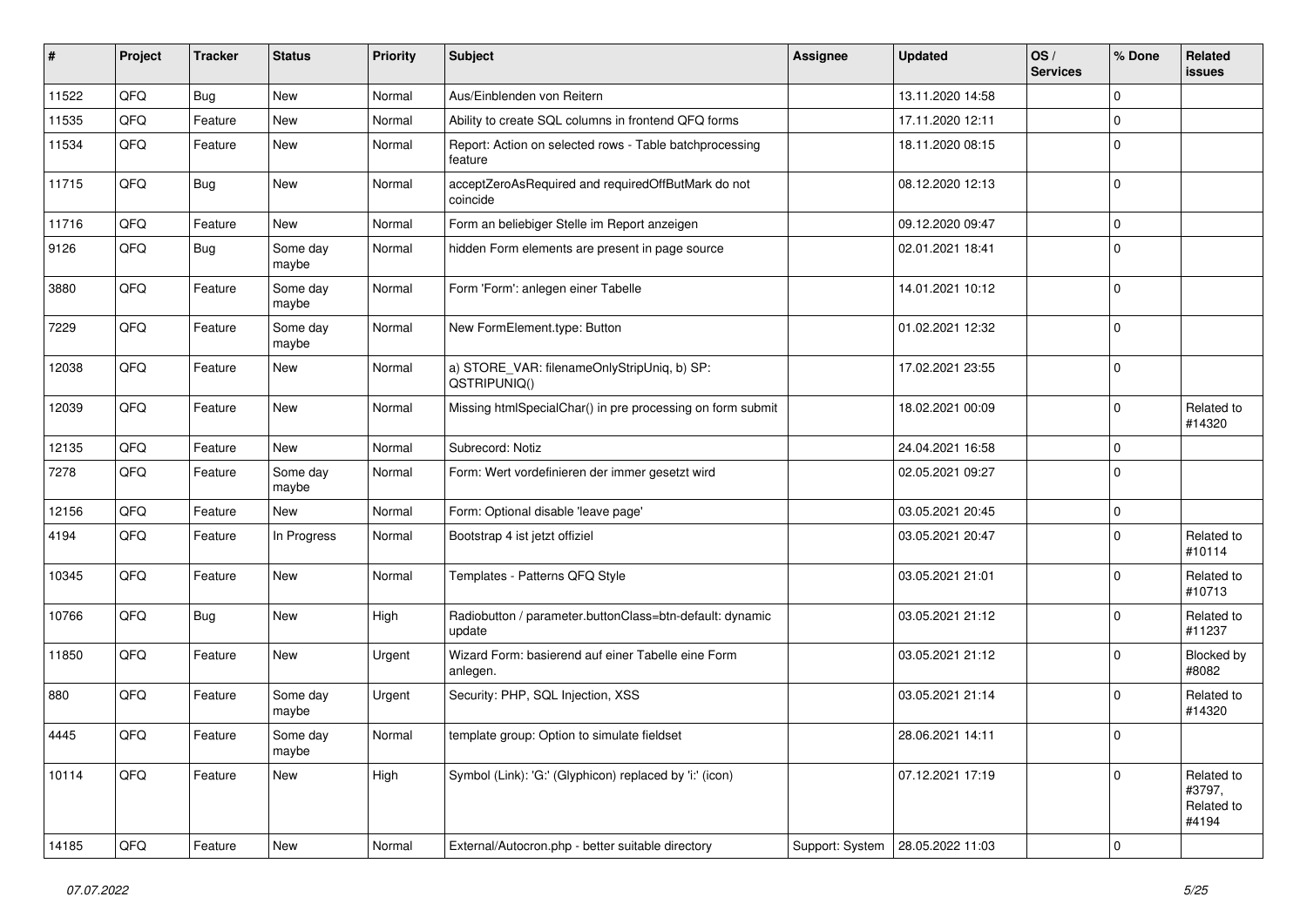| $\#$  | Project | <b>Tracker</b> | <b>Status</b>     | <b>Priority</b> | <b>Subject</b>                                                                                                                                           | <b>Assignee</b> | <b>Updated</b>   | OS/<br><b>Services</b> | % Done      | Related<br>issues    |
|-------|---------|----------------|-------------------|-----------------|----------------------------------------------------------------------------------------------------------------------------------------------------------|-----------------|------------------|------------------------|-------------|----------------------|
| 4420  | QFQ     | Feature        | Some day<br>maybe | Normal          | Client: Local Storage - store the changes of a form, local in<br>the browser.                                                                            | Benjamin Baer   | 11.12.2019 16:02 |                        | $\Omega$    |                      |
| 3415  | QFQ     | Feature        | Some day<br>maybe | Normal          | FE Login Box Templatefile                                                                                                                                | Benjamin Baer   | 11.12.2019 16:02 |                        | 0           |                      |
| 3692  | QFQ     | Feature        | Some day<br>maybe | Normal          | QFQ Webseite                                                                                                                                             | Benjamin Baer   | 11.12.2019 16:02 |                        | 0           | Related to<br>#5033  |
| 2063  | QFQ     | Bug            | Some day<br>maybe | Normal          | Pills auf 'inaktiv' setzen falls keine Element auf dem Pill<br>sichtbar sind.                                                                            | Benjamin Baer   | 11.12.2019 16:03 |                        | 0           | Related to<br>#3752  |
| 9898  | QFQ     | <b>Bug</b>     | Feedback          | Normal          | Formular trotz Timeout gespeichert                                                                                                                       | Benjamin Baer   | 01.02.2020 15:56 |                        | $\mathbf 0$ |                      |
| 9535  | QFQ     | Bug            | Feedback          | Normal          | Report:  AS '_vertical' - column to wide - vertical >> rot45,<br>rot <sub>90</sub>                                                                       | Benjamin Baer   | 01.02.2020 15:56 |                        | $\Omega$    |                      |
| 5389  | QFQ     | Feature        | Some day<br>maybe | Normal          | QFQ Design: Multline label / note                                                                                                                        | Benjamin Baer   | 01.02.2020 23:19 |                        | $\mathbf 0$ |                      |
| 8522  | QFQ     | Feature        | Some day<br>maybe | Normal          | build QFQ - npm warnings                                                                                                                                 | Benjamin Baer   | 01.02.2020 23:19 |                        | 50          |                      |
| 4454  | QFQ     | <b>Bug</b>     | Some day<br>maybe | Normal          | Required Elements: multiple elements in a row - whole row<br>marked if only one input is empty.                                                          | Benjamin Baer   | 01.02.2020 23:20 |                        | $\Omega$    |                      |
| 4398  | QFQ     | Bug            | Some day<br>maybe | Normal          | Typeahead: mouse click in a prefilled input opens a single<br>item dropdown with the current value - click on it seems to<br>set the value, not the key. | Benjamin Baer   | 01.02.2020 23:20 |                        | 0           | Related to<br>#4457  |
| 5024  | QFQ     | Feature        | Some day<br>maybe | Normal          | Fabric: Generate PDF with edits                                                                                                                          | Benjamin Baer   | 01.02.2020 23:20 |                        | $\Omega$    | Related to<br>#10704 |
| 6972  | QFQ     | Feature        | Some day<br>maybe | Normal          | Fabric Clipboard / cross browser tab                                                                                                                     | Benjamin Baer   | 01.02.2020 23:21 |                        | $\Omega$    |                      |
| 6970  | QFQ     | Feature        | Some day<br>maybe | Normal          | tablesorter: default fuer 'sortReset' aendern von 'Ctrl' zu 'Alt'                                                                                        | Benjamin Baer   | 01.02.2020 23:21 |                        | $\Omega$    |                      |
| 7730  | QFQ     | Feature        | Priorize          | Normal          | SELECT Box: title in between                                                                                                                             | Benjamin Baer   | 01.02.2020 23:22 |                        | $\Omega$    |                      |
| 9130  | QFQ     | Feature        | Some day<br>maybe | Normal          | tablesorter: Automatic Row numbering / Zeilenummer                                                                                                       | Benjamin Baer   | 01.02.2020 23:22 |                        | $\Omega$    |                      |
| 10003 | QFQ     | Feature        | Priorize          | Normal          | fieldset: stronger visualize group                                                                                                                       | Benjamin Baer   | 12.02.2020 08:13 |                        | $\mathbf 0$ |                      |
| 11237 | QFQ     | <b>Bug</b>     | New               | High            | Radiobutton / parameter.buttonClass= btn-default - kein dirty<br>Trigger                                                                                 | Benjamin Baer   | 03.05.2021 21:12 |                        | $\Omega$    | Related to<br>#10766 |
| 11057 | QFQ     | Bug            | New               | High            | Checkboxes ohne span.checkmark im Report werden<br>ausgeblendet                                                                                          | Benjamin Baer   | 03.05.2021 21:12 |                        | U           | Related to<br>#11039 |
| 9548  | QFQ     | Feature        | Feedback          | High            | FormElement: Pattern mismatch - optional report only on<br>focus lost                                                                                    | Benjamin Baer   | 03.05.2021 21:14 |                        | 0           |                      |
| 9135  | QFQ     | Feature        | Priorize          | Normal          | Progress Bar generic / replace old hourglass download<br>popup                                                                                           | Benjamin Baer   | 03.01.2022 07:43 |                        | 0           |                      |
| 7965  | QFQ     | Feature        | Priorize          | Normal          | Input type 'text' with visual format - currency                                                                                                          | Benjamin Baer   | 03.01.2022 07:45 |                        | 0           |                      |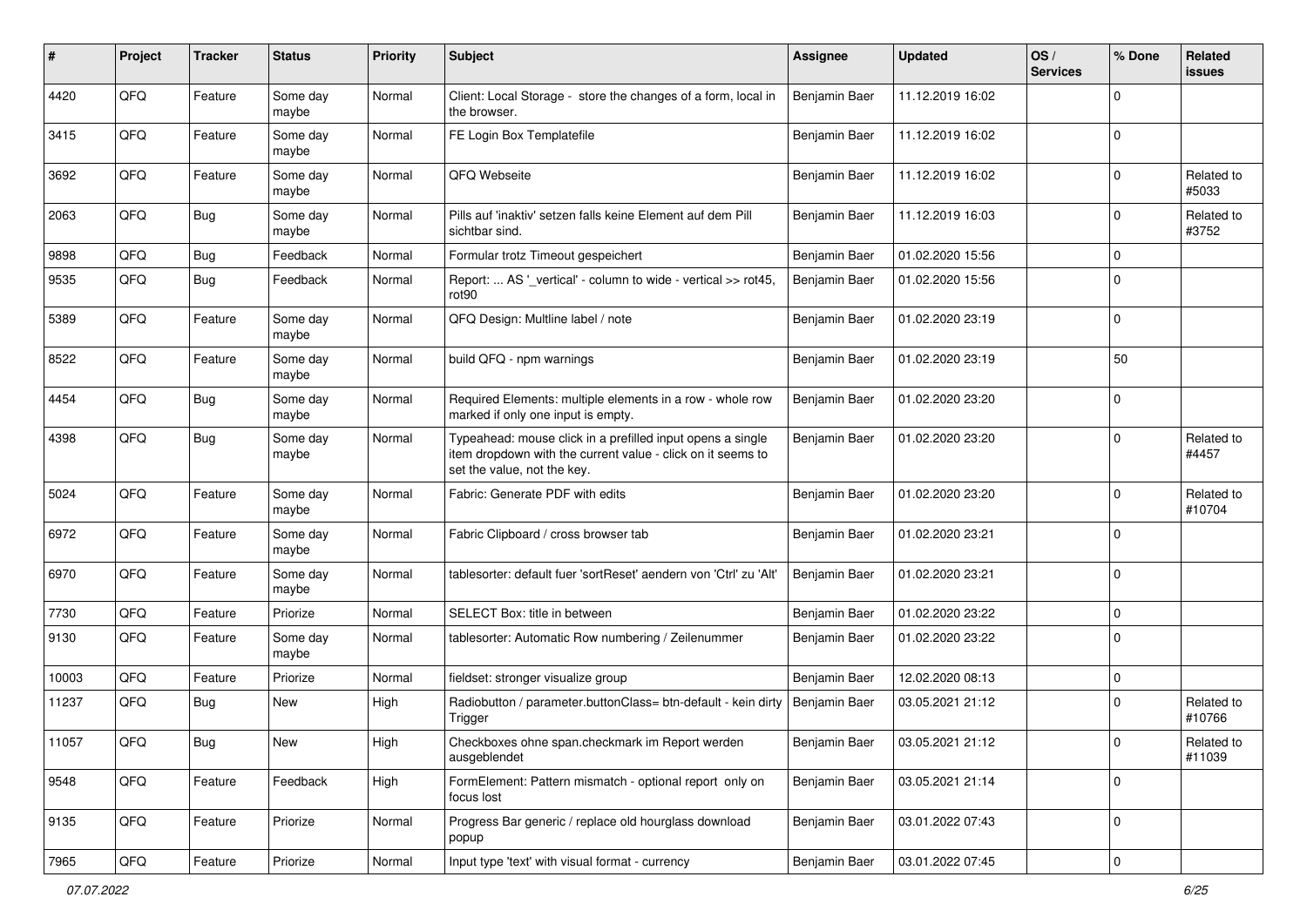| #     | Project | <b>Tracker</b> | <b>Status</b>     | <b>Priority</b> | Subject                                                                                             | <b>Assignee</b>     | <b>Updated</b>   | OS/<br><b>Services</b> | % Done      | Related<br>issues                                                      |
|-------|---------|----------------|-------------------|-----------------|-----------------------------------------------------------------------------------------------------|---------------------|------------------|------------------------|-------------|------------------------------------------------------------------------|
| 4457  | QFQ     | <b>Bug</b>     | Priorize          | Normal          | typeahead: pressing return to select an item, saves the form<br>and closes the form.                | Benjamin Baer       | 03.01.2022 08:01 |                        | 0           | Related to<br>#4398                                                    |
| 6566  | QFQ     | <b>Bug</b>     | Priorize          | Normal          | Link Function 'delete': provided parameter missing on page<br>reload                                | Benjamin Baer       | 03.01.2022 08:08 |                        | $\Omega$    |                                                                        |
| 2665  | QFQ     | Bug            | Priorize          | Normal          | Dynamic Update funktioniert nicht, wenn beim<br>entsprechenden FormElement eine size angegeben ist. | Benjamin Baer       | 03.01.2022 08:12 |                        | 30          |                                                                        |
| 6870  | QFQ     | Feature        | Priorize          | Normal          | Click on '_link' triggers an API call                                                               | Benjamin Baer       | 03.01.2022 08:25 |                        | $\mathbf 0$ |                                                                        |
| 12476 | QFQ     | Feature        | New               | Normal          | clearMe: a) should trigger 'dirty', b) sticky on textarea resize                                    | Benjamin Baer       | 04.01.2022 08:40 |                        | 0           | Related to<br>#9528                                                    |
| 13647 | QFQ     | <b>Bug</b>     | <b>New</b>        | Normal          | Autofocus funktioniert nicht auf Chrome                                                             | Benjamin Baer       | 19.03.2022 17:44 |                        | $\mathbf 0$ |                                                                        |
| 13528 | QFQ     | Bug            | <b>New</b>        | Normal          | qfq.io > releases: es wird kein neues Release angelegt                                              | Benjamin Baer       | 19.03.2022 17:46 |                        | $\mathbf 0$ |                                                                        |
| 12556 | QFQ     | Feature        | <b>New</b>        | Normal          | Pills Title: colored = static or dynamic on allrequiredgiven                                        | Benjamin Baer       | 19.03.2022 17:49 |                        | 0           |                                                                        |
| 5366  | QFQ     | Feature        | Priorize          | Normal          | Saving with keyboard shortcuts                                                                      | Benjamin Baer       | 21.03.2022 09:47 |                        | 0           |                                                                        |
| 6224  | QFQ     | Feature        | Priorize          | Normal          | Dynamic update: fade in/out fields                                                                  | Benjamin Baer       | 21.03.2022 09:50 |                        | $\mathbf 0$ |                                                                        |
| 5562  | QFQ     | Feature        | Priorize          | Normal          | Drag'n'Drop fuer Uploads                                                                            | Benjamin Baer       | 21.03.2022 09:52 |                        | $\mathbf 0$ | Related to<br>#9706                                                    |
| 6801  | QFQ     | Feature        | Priorize          | Normal          | Fabric: Maximize / FullIscreen                                                                      | Benjamin Baer       | 21.03.2022 09:56 |                        | $\Omega$    |                                                                        |
| 6140  | QFQ     | Bug            | Priorize          | Normal          | QFQ DnD Sort: Locked fields                                                                         | Benjamin Baer       | 21.03.2022 09:56 |                        | $\Omega$    |                                                                        |
| 7602  | QFQ     | Feature        | ToDo              | High            | Multi Select: with checkboxes                                                                       | Benjamin Baer       | 22.03.2022 09:07 |                        | $\mathbf 0$ |                                                                        |
| 12490 | QFQ     | Feature        | New               | Normal          | Loading Plugins in QFQ - see what tinymce does. (lazy<br>loading)                                   | Benjamin Baer       | 08.06.2022 10:37 |                        | 0           | Related to<br>#12611,<br>Related to<br>#10013,<br>Related to<br>#7732  |
| 7732  | QFQ     | Feature        | Some day<br>maybe | Normal          | Javascript: Lazy Loading der add on libs                                                            | Benjamin Baer       | 08.06.2022 10:38 |                        | 0           | Related to<br>#12611,<br>Related to<br>#12490,<br>Related to<br>#10013 |
| 9579  | QFQ     | Feature        | Some day<br>maybe | Normal          | Multiform with Process Row                                                                          | <b>Carsten Rose</b> | 11.12.2019 16:01 |                        | $\Omega$    |                                                                        |
| 9704  | QFQ     | Feature        | Some day<br>maybe | Normal          | Thumbnails Generieren beim Splitten von PDF Files                                                   | Carsten Rose        | 11.12.2019 16:01 |                        | $\mathbf 0$ |                                                                        |
| 8106  | QFQ     | <b>Bug</b>     | Some day<br>maybe | Normal          | Dynamic Update: Feld kann nicht auf empty zurückgesetzt<br>werden                                   | Carsten Rose        | 11.12.2019 16:01 |                        | $\mathbf 0$ |                                                                        |
| 8894  | QFQ     | Feature        | Some day<br>maybe | Normal          | Documentation Tags Usable in QFQ Application                                                        | Carsten Rose        | 11.12.2019 16:01 |                        | 0           |                                                                        |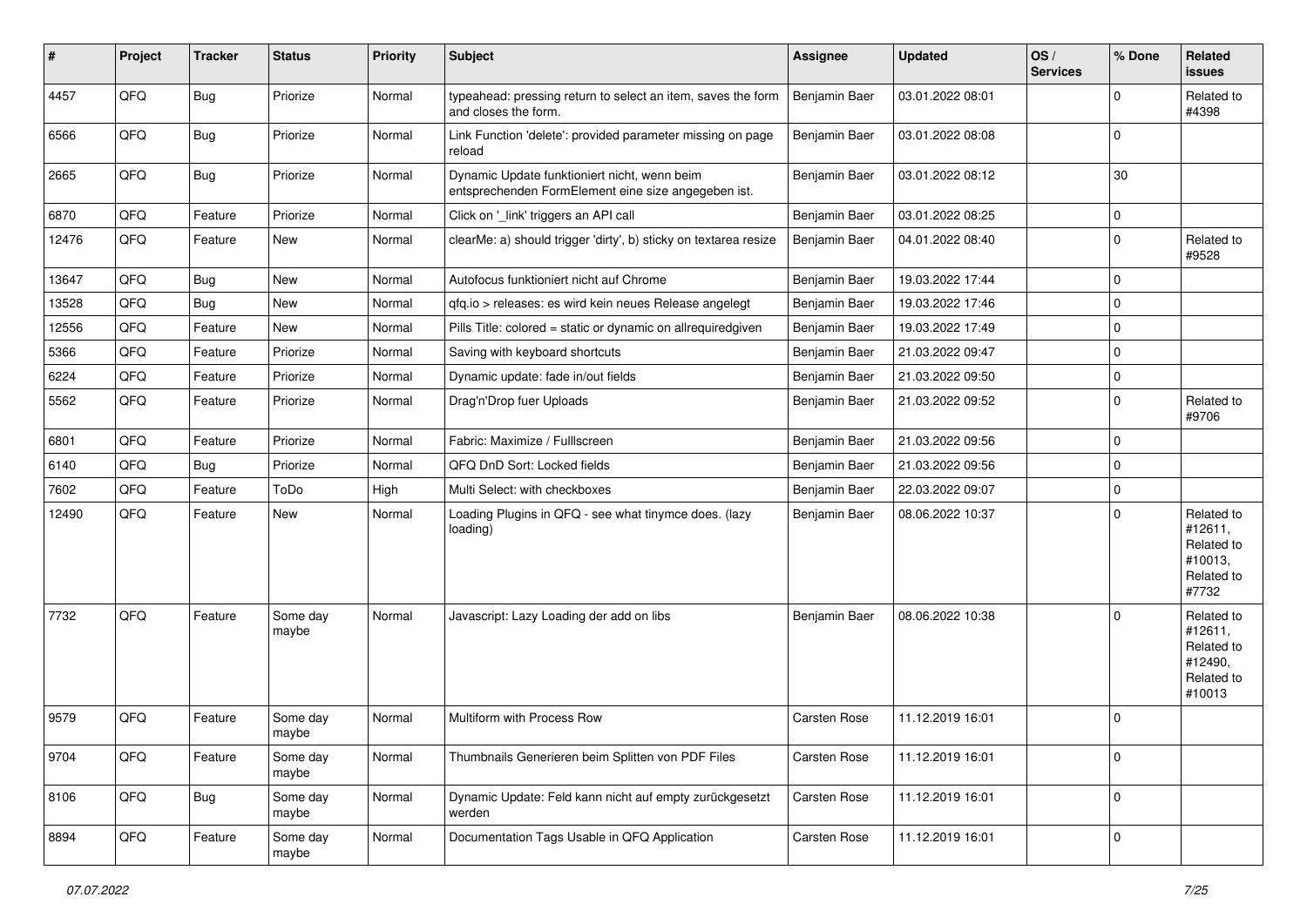| #    | Project | <b>Tracker</b> | <b>Status</b>     | <b>Priority</b> | <b>Subject</b>                                                                                                                | <b>Assignee</b>     | <b>Updated</b>   | OS/<br><b>Services</b> | % Done      | Related<br>issues                           |
|------|---------|----------------|-------------------|-----------------|-------------------------------------------------------------------------------------------------------------------------------|---------------------|------------------|------------------------|-------------|---------------------------------------------|
| 8892 | QFQ     | Feature        | Some day<br>maybe | Normal          | Display and Edit SQL Comments in Form Editor                                                                                  | <b>Carsten Rose</b> | 11.12.2019 16:01 |                        | $\Omega$    |                                             |
| 7107 | QFQ     | Feature        | Some day<br>maybe | Normal          | Showcase Registration Tool: Anmeldung / Administration :<br>Liste Anmeldungen / Emaileinaldung                                | <b>Carsten Rose</b> | 11.12.2019 16:01 |                        | 0           |                                             |
| 7336 | QFQ     | Feature        | Some day<br>maybe | Normal          | PDF Upload: disallow PDFs with specific Meta information                                                                      | Carsten Rose        | 11.12.2019 16:01 |                        | $\Omega$    |                                             |
| 6715 | QFQ     | Feature        | Some day<br>maybe | Normal          | Code-Refactoring: dbArray vereinheitlichen                                                                                    | <b>Carsten Rose</b> | 11.12.2019 16:02 |                        | 0           |                                             |
| 4349 | QFQ     | Feature        | Some day<br>maybe | Normal          | link download: downloaded external URL to<br>deliver/concatenate - check mimetipe and handle it correctly                     | <b>Carsten Rose</b> | 11.12.2019 16:02 |                        | $\Omega$    |                                             |
| 4839 | QFQ     | Feature        | Some day<br>maybe | Normal          | qfq-handle in <head> Abschnitt</head>                                                                                         | Carsten Rose        | 11.12.2019 16:02 |                        | $\Omega$    |                                             |
| 4956 | QFQ     | Feature        | Some day<br>maybe | Normal          | Sendmail: Benutzerdefinierte Headers                                                                                          | <b>Carsten Rose</b> | 11.12.2019 16:02 |                        | $\Omega$    |                                             |
| 3291 | QFQ     | Feature        | Some day<br>maybe | Normal          | AutoCron websiteToken                                                                                                         | <b>Carsten Rose</b> | 11.12.2019 16:02 |                        | 0           | Related to<br>#4250                         |
| 3285 | QFQ     | Feature        | Some day<br>maybe | Normal          | Zeichenlimit pro Feld: textarea / editor                                                                                      | <b>Carsten Rose</b> | 11.12.2019 16:02 |                        | 0           |                                             |
| 3273 | QFQ     | Feature        | Some day<br>maybe | Low             | Dirty Flag in Form                                                                                                            | <b>Carsten Rose</b> | 11.12.2019 16:02 |                        | 0           |                                             |
| 3385 | QFQ     | Feature        | Some day<br>maybe | Normal          | templateGroup: insert/update/delete non primary records                                                                       | <b>Carsten Rose</b> | 11.12.2019 16:02 |                        | 0           |                                             |
| 3350 | QFQ     | Feature        | Some day<br>maybe | Normal          | FormEditor: Hilfetext hinter 'checktype'                                                                                      | <b>Carsten Rose</b> | 11.12.2019 16:02 |                        | $\mathbf 0$ |                                             |
| 3349 | QFQ     | Bug            | Some day<br>maybe | Normal          | config.qfq.ini: a) vertraegt keine '=' im Value (z.B. Passwort),<br>b) Values sollten in ticks einschliessbar sein (spaces, ) | <b>Carsten Rose</b> | 11.12.2019 16:02 |                        | $\Omega$    |                                             |
| 3332 | QFQ     | Feature        | Some day<br>maybe | Normal          | Uploads: Thumbnails, Details zum hochgeladenen File                                                                           | <b>Carsten Rose</b> | 11.12.2019 16:02 |                        | $\Omega$    | Related to<br>#3264,<br>Related to<br>#5333 |
| 3331 | QFQ     | Feature        | Some day<br>maybe | Normal          | Default Tooltip fuer _page? Links: mit Form und Record ID                                                                     | Carsten Rose        | 11.12.2019 16:02 |                        | $\Omega$    |                                             |
| 3458 | QFQ     | Feature        | Some day<br>maybe | Normal          | Display 'Edit Form Element'-Checkbox on form: should<br>depend on FE Group                                                    | Carsten Rose        | 11.12.2019 16:02 |                        | 0           | Related to<br>#3447                         |
| 3457 | QFQ     | Feature        | Some day<br>maybe | Normal          | LDAP: concat multi values to one single entry                                                                                 | Carsten Rose        | 11.12.2019 16:02 |                        | 0           |                                             |
| 3402 | QFQ     | Feature        | Some day<br>maybe | Normal          | Syntax Highlighting via CodeMirror                                                                                            | Carsten Rose        | 11.12.2019 16:02 |                        | 100         | Related to<br>#3207                         |
| 3537 | QFQ     | Feature        | Some day<br>maybe | Low             | SHOW COLUMNS FROM tableName - Extend '{{!'<br>definition                                                                      | Carsten Rose        | 11.12.2019 16:02 |                        | 0           |                                             |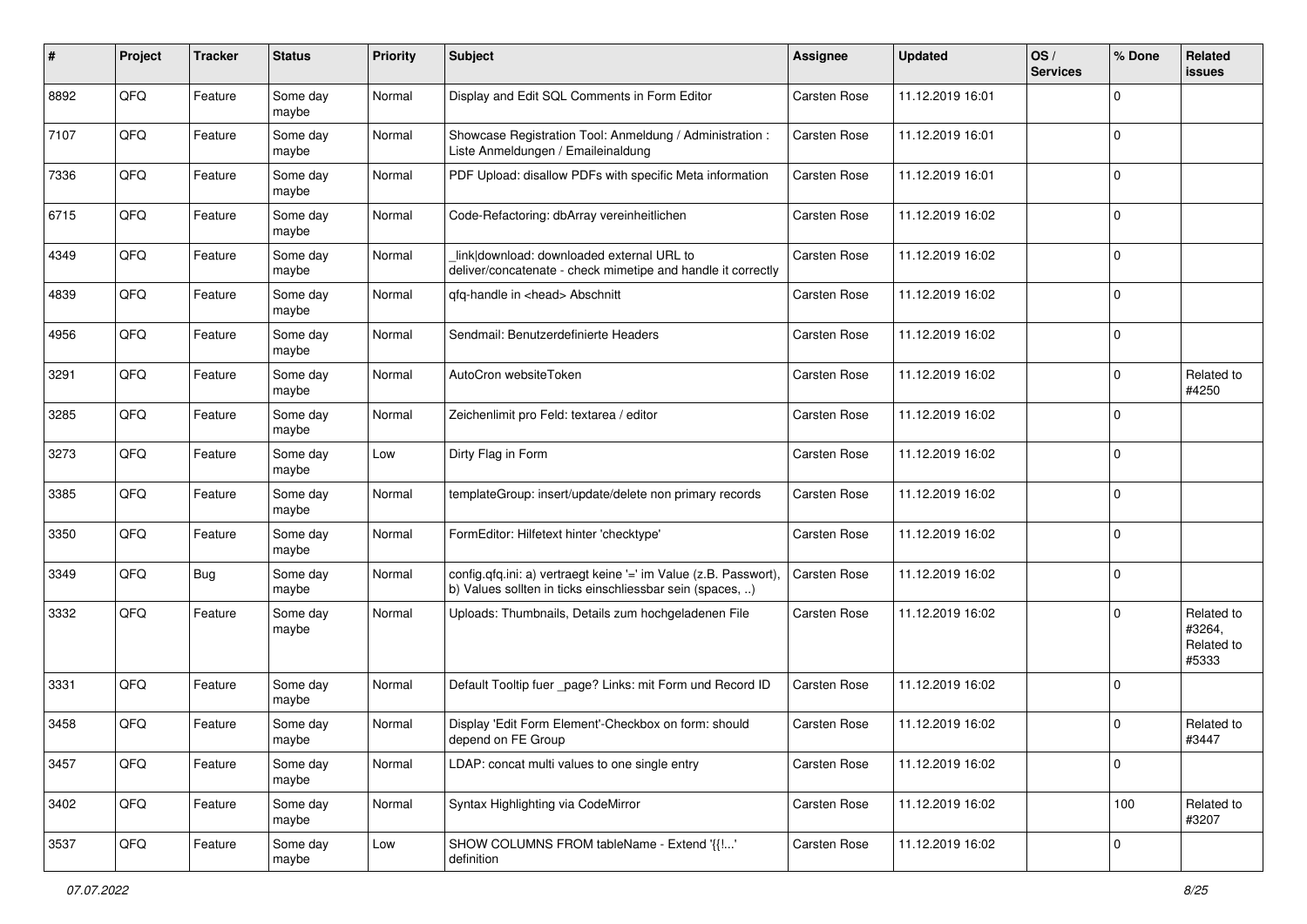| ∦    | Project | <b>Tracker</b> | <b>Status</b>     | <b>Priority</b> | Subject                                                                                                                                      | <b>Assignee</b>     | <b>Updated</b>   | OS/<br><b>Services</b> | % Done      | Related<br>issues                           |
|------|---------|----------------|-------------------|-----------------|----------------------------------------------------------------------------------------------------------------------------------------------|---------------------|------------------|------------------------|-------------|---------------------------------------------|
| 3588 | QFQ     | Bug            | Some day<br>maybe | Normal          | templateGroup: versteckte Elemente werden weiterhin<br>gespeichert.                                                                          | <b>Carsten Rose</b> | 11.12.2019 16:02 |                        | $\Omega$    |                                             |
| 3708 | QFQ     | Feature        | Some day<br>maybe | Normal          | Form: input - 'specialchars', 'none'  gewisse tags erlauben,<br>andere verbieten                                                             | <b>Carsten Rose</b> | 11.12.2019 16:02 |                        | $\Omega$    | Related to<br>#14320                        |
| 3682 | QFQ     | Bug            | Some day<br>maybe | Normal          | Dynamic update: Radio buttons                                                                                                                | <b>Carsten Rose</b> | 11.12.2019 16:02 |                        | $\Omega$    |                                             |
| 3677 | QFQ     | Feature        | Some day<br>maybe | Normal          | wkhtmltopdf: FE User access prohibited, if client IP changes<br>\$TYPO3_CONF_VARS[FE][lockIP]                                                | <b>Carsten Rose</b> | 11.12.2019 16:02 |                        | 0           |                                             |
| 3666 | QFQ     | Feature        | Some day<br>maybe | Normal          | a) Performance Messung: mysql_real_escape_string() im<br>Vergleich zu str_replace(), b) doppeltes Aufrufen von<br>mysql_real_escape_string() | <b>Carsten Rose</b> | 11.12.2019 16:02 |                        | $\Omega$    |                                             |
| 3811 | QFQ     | Bug            | Some day<br>maybe | Normal          | Dynamic Update: extraButtonInfo - Text aktualisieren                                                                                         | <b>Carsten Rose</b> | 11.12.2019 16:03 |                        | $\Omega$    | Related to<br>#11517                        |
| 3750 | QFQ     | Bug            | Some day<br>maybe | Normal          | FE in a row: if one violates check, all are red                                                                                              | <b>Carsten Rose</b> | 11.12.2019 16:03 |                        | $\Omega$    |                                             |
| 3877 | QFQ     | Feature        | Some day<br>maybe | Normal          | FormEditor: die Felder die aktuell nicht gebraucht werden<br>nur auf readonly/disabled setzen (nicht ausblenden > das<br>irritiert.          | <b>Carsten Rose</b> | 11.12.2019 16:03 |                        | $\Omega$    |                                             |
| 3941 | QFQ     | Feature        | Some day<br>maybe | Normal          | sqlAfter: es sollten mehrere moeglich sein                                                                                                   | <b>Carsten Rose</b> | 11.12.2019 16:03 |                        | $\Omega$    | Related to<br>#3942                         |
| 3905 | QFQ     | Feature        | Some day<br>maybe | Normal          | Documentation: Best Practice anhand eines Online<br>Bewerbungstools                                                                          | <b>Carsten Rose</b> | 11.12.2019 16:03 |                        | $\mathbf 0$ |                                             |
| 3900 | QFQ     | Feature        | Some day<br>maybe | Normal          | Extend documentation of 'Copy / Paste'                                                                                                       | <b>Carsten Rose</b> | 11.12.2019 16:03 |                        | $\Omega$    | Related to<br>#3899                         |
| 3895 | QFQ     | <b>Bug</b>     | Some day<br>maybe | Normal          | typeahead pedantic: on lehrkredit Idap webpass - if only one<br>person is in dropdown, such person can't be selected                         | Carsten Rose        | 11.12.2019 16:03 |                        | $\Omega$    |                                             |
| 3882 | QFQ     | Bug            | Some day<br>maybe | Normal          | templateGroup: disable 'add' if limit is reached - funktioniert<br>nicht wenn bereits records existierten                                    | Carsten Rose        | 11.12.2019 16:03 |                        | $\Omega$    |                                             |
| 4008 | QFQ     | Bug            | Some day<br>maybe | Normal          | FormElemen.type=sendmail: wrong 'TO' if 'real<br>name <rea@mail.to>' is used</rea@mail.to>                                                   | <b>Carsten Rose</b> | 11.12.2019 16:03 |                        | $\Omega$    |                                             |
| 3991 | QFQ     | Feature        | Some day<br>maybe | Normal          | report: Columnname '_skipWrap' skips 'fbeg', 'fend'                                                                                          | <b>Carsten Rose</b> | 11.12.2019 16:03 |                        | $\Omega$    |                                             |
| 3947 | QFQ     | Feature        | Some day<br>maybe | Normal          | Attack detectect: logout current user                                                                                                        | <b>Carsten Rose</b> | 11.12.2019 16:03 |                        | $\Omega$    | Related to<br>#5458,<br>Related to<br>#6299 |
| 3942 | QFQ     | Feature        | Some day<br>maybe | Normal          | Action Elemente: neu generierte IDs via FE weitergeben                                                                                       | Carsten Rose        | 11.12.2019 16:03 |                        | 0           | Related to<br>#3941                         |
| 4026 | QFQ     | Feature        | Some day<br>maybe | Normal          | sqlLog.sql: log number of FE.id                                                                                                              | Carsten Rose        | 11.12.2019 16:03 |                        | 0           | Related to<br>#5458                         |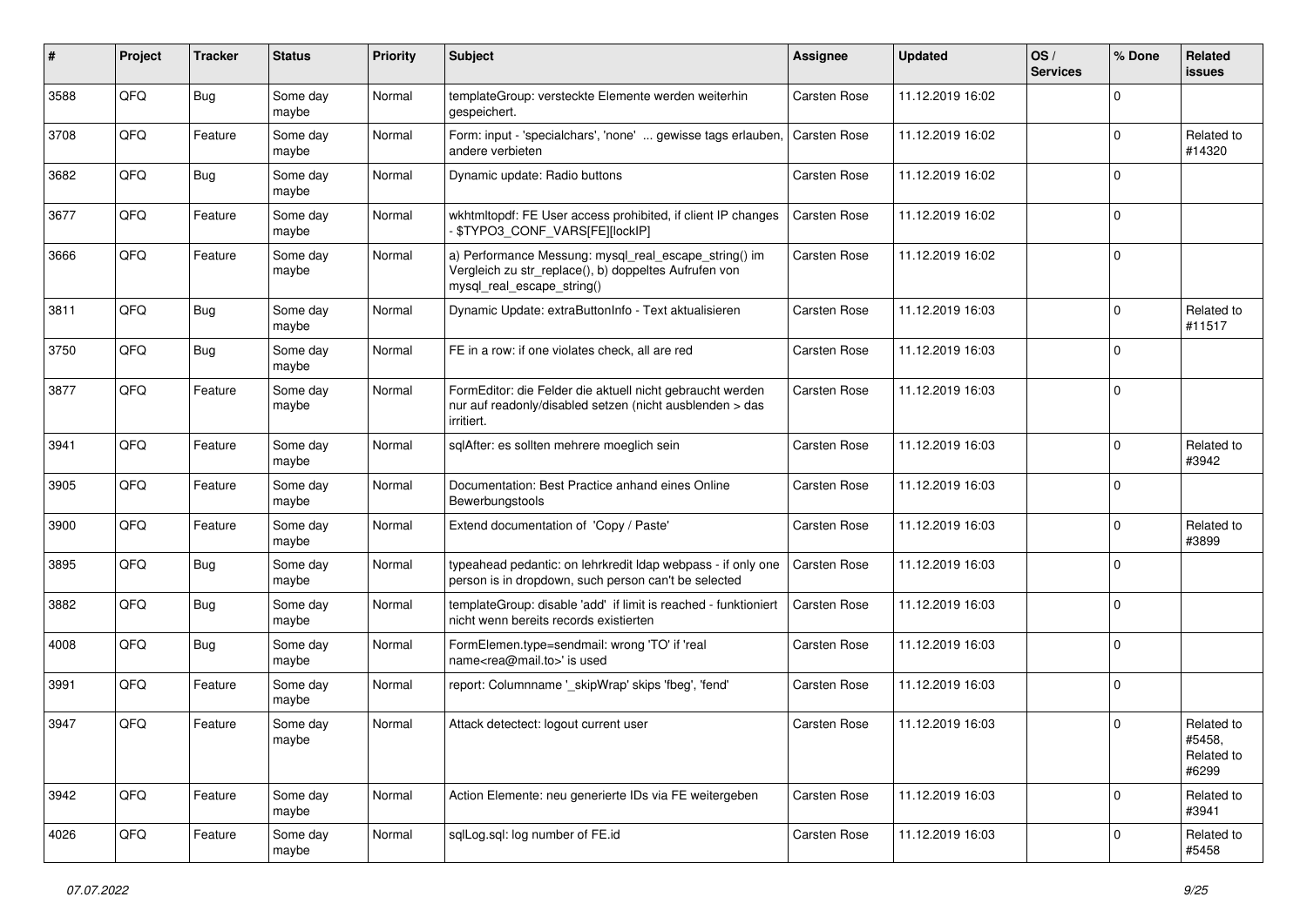| #    | Project | <b>Tracker</b> | <b>Status</b>     | <b>Priority</b> | Subject                                                                                                                               | <b>Assignee</b>     | <b>Updated</b>   | OS/<br><b>Services</b> | % Done      | Related<br>issues                           |
|------|---------|----------------|-------------------|-----------------|---------------------------------------------------------------------------------------------------------------------------------------|---------------------|------------------|------------------------|-------------|---------------------------------------------|
| 4197 | QFQ     | Feature        | Some day<br>maybe | Normal          | Unit Test fuer JSON Stream von QuickFormQuery.php ><br>doForm()                                                                       | <b>Carsten Rose</b> | 11.12.2019 16:03 |                        | $\Omega$    |                                             |
| 4293 | QFQ     | Bug            | Some day<br>maybe | Normal          | Download broken if token 'd:' is missing - but no error<br>message                                                                    | <b>Carsten Rose</b> | 11.12.2019 16:03 |                        | $\Omega$    | Related to<br>#7514                         |
| 4259 | QFQ     | Feature        | Some day<br>maybe | Normal          | Instant trigger a cron job                                                                                                            | <b>Carsten Rose</b> | 11.12.2019 16:03 |                        | $\Omega$    |                                             |
| 1946 | QFQ     | Feature        | Some day<br>maybe | Normal          | Kontrolle ob der ReadOnly Modus bei den<br>Formularelementen korrekt implementiert ist                                                | <b>Carsten Rose</b> | 11.12.2019 16:03 |                        | $\mathbf 0$ |                                             |
| 1635 | QFQ     | Feature        | Some day<br>maybe | Normal          | QFQ Extension content record: weitere Optionen<br>einblenden.                                                                         | <b>Carsten Rose</b> | 11.12.2019 16:03 |                        | $\Omega$    |                                             |
| 2084 | QFQ     | Feature        | Some day<br>maybe | Normal          | Mailto mit encryption: Subrecord                                                                                                      | Carsten Rose        | 11.12.2019 16:03 |                        | $\Omega$    | Related to<br>#2082                         |
| 2995 | QFQ     | Feature        | Some day<br>maybe | Normal          | Dropdown JQuery Plugin: 'chosen' - Moeglichkeit um Select<br>Listen mehr Funktion zu geben. Kein Bootstrap noetig.                    | <b>Carsten Rose</b> | 11.12.2019 16:03 |                        | $\Omega$    |                                             |
| 3216 | QFQ     | Feature        | Some day<br>maybe | Normal          | dynamic update für checkbox label2                                                                                                    | <b>Carsten Rose</b> | 11.12.2019 16:03 |                        | 0           | Related to<br>#2081                         |
| 3130 | QFQ     | Bug            | Some day<br>maybe | Normal          | Debug Info's nicht korrekt nach 'New > Save'.                                                                                         | <b>Carsten Rose</b> | 11.12.2019 16:03 |                        | $\Omega$    | Related to<br>#3253                         |
| 3267 | QFQ     | Feature        | Some day<br>maybe | Normal          | 2 Forms auf einer Seite: real + Read only                                                                                             | <b>Carsten Rose</b> | 11.12.2019 16:03 |                        | $\Omega$    |                                             |
| 4023 | QFQ     | Feature        | New               | Normal          | prepared statements - FE action: salveld, sqllnsert,<br>sqlUpdate, sqlDelete, sqlBefore, sqlAfter                                     | <b>Carsten Rose</b> | 11.12.2019 16:15 |                        | $\mathbf 0$ |                                             |
| 2361 | QFQ     | Feature        | <b>New</b>        | Normal          | Logging wer/wann/wo welches Formular aufgerufen hat                                                                                   | <b>Carsten Rose</b> | 11.12.2019 16:15 |                        | $\Omega$    | Related to<br>#4432,<br>Related to<br>#7480 |
| 7480 | QFQ     | Feature        | New               | Normal          | Record History (Undo / Redo)                                                                                                          | Carsten Rose        | 11.12.2019 16:16 |                        | $\Omega$    | Related to<br>#2361                         |
| 6602 | QFQ     | Feature        | New               | Normal          | Formlet: in Report auf Mausklick ein mini-form oeffnen                                                                                | <b>Carsten Rose</b> | 11.12.2019 16:16 |                        | $\mathbf 0$ |                                             |
| 4756 | QFQ     | Bug            | <b>New</b>        | Normal          | Form dirty even nothing changes                                                                                                       | <b>Carsten Rose</b> | 11.12.2019 16:16 |                        | 0           |                                             |
| 8702 | QFQ     | Feature        | New               | Normal          | Load Record which is locked: missing user info                                                                                        | Carsten Rose        | 11.12.2019 16:16 |                        | $\Omega$    | Related to<br>#9789                         |
| 9777 | QFQ     | Feature        | <b>New</b>        | Normal          | Logging QFQ Variables                                                                                                                 | <b>Carsten Rose</b> | 16.12.2019 17:17 |                        | 0           |                                             |
| 9927 | QFQ     | Feature        | New               | Normal          | QFQ Update: a) Update nur machen wenn BE User<br>eingeloggt ist., b) Bei Fehler genaue Meldung welcher<br>Updateschritt Probleme hat. | Carsten Rose        | 22.01.2020 12:59 |                        | 0           |                                             |
| 7660 | QFQ     | Feature        | New               | Normal          | IMAP: import mails to DB, move / delete mails                                                                                         | Carsten Rose        | 01.02.2020 09:52 |                        | $\mathbf 0$ |                                             |
| 5782 | QFQ     | Feature        | New               | Normal          | NextCloud API                                                                                                                         | Carsten Rose        | 01.02.2020 10:02 |                        | $\mathbf 0$ |                                             |
| 7920 | QFQ     | Feature        | New               | Normal          | FE: Syntax Highlight, Zeinlenumbruch                                                                                                  | <b>Carsten Rose</b> | 01.02.2020 10:03 |                        | $\mathbf 0$ |                                             |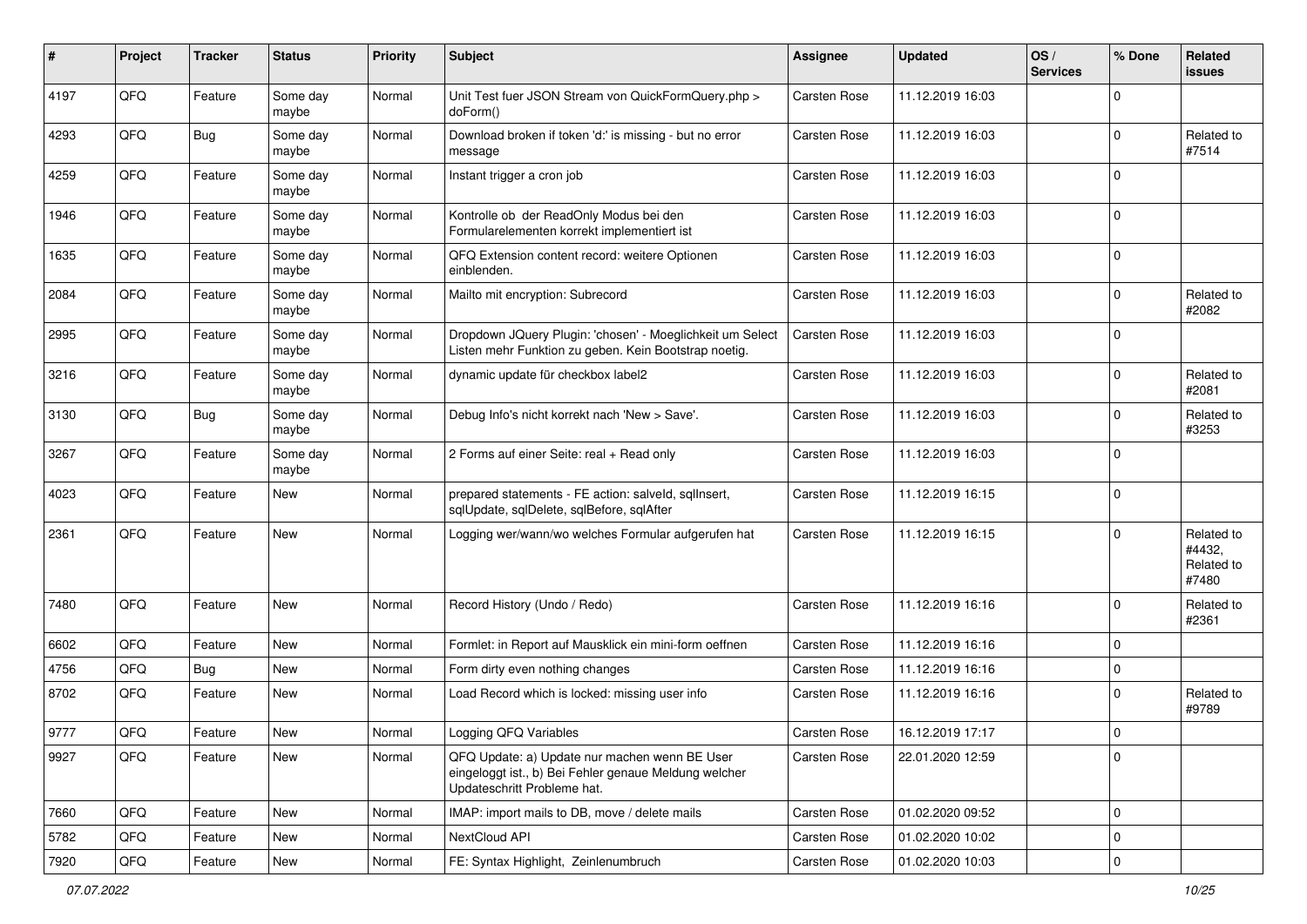| #     | Project | <b>Tracker</b> | <b>Status</b>     | <b>Priority</b> | <b>Subject</b>                                                                                      | Assignee            | <b>Updated</b>   | OS/<br><b>Services</b> | % Done      | Related<br>issues   |
|-------|---------|----------------|-------------------|-----------------|-----------------------------------------------------------------------------------------------------|---------------------|------------------|------------------------|-------------|---------------------|
| 5942  | QFQ     | Feature        | Priorize          | Normal          | 'L' and 'type': append to links, generate via '_link' by using<br>'u:' .                            | <b>Carsten Rose</b> | 01.02.2020 10:13 |                        | $\Omega$    |                     |
| 3782  | QFQ     | <b>Bug</b>     | Priorize          | Normal          | Bei fehlerhafter Eingabe (z.B. Datum) sollte das erwartete<br>Format angezeigt werden               | <b>Carsten Rose</b> | 01.02.2020 10:13 |                        | $\Omega$    |                     |
| 7616  | QFQ     | Bug            | Priorize          | Normal          | Selectlist with Enum & Dynamic Update                                                               | <b>Carsten Rose</b> | 01.02.2020 10:13 |                        | 0           |                     |
| 7522  | QFQ     | Feature        | Priorize          | Normal          | Inserting default index.html to folder (Avoid Apache<br>Indexing)                                   | Carsten Rose        | 01.02.2020 10:13 |                        | $\Omega$    |                     |
| 7290  | QFQ     | Feature        | Priorize          | Normal          | FormEditor: title as textarea if LEN(title)>60                                                      | <b>Carsten Rose</b> | 01.02.2020 10:13 |                        | $\Omega$    | Blocked by<br>#7682 |
| 7217  | QFQ     | Feature        | Priorize          | Normal          | Download: notice User if `_sip=?` is missing                                                        | <b>Carsten Rose</b> | 01.02.2020 10:13 |                        | $\mathbf 0$ |                     |
| 6998  | QFQ     | Feature        | Priorize          | Normal          | Form: with debug=on show column information as tooltip of<br>column label                           | Carsten Rose        | 01.02.2020 10:13 |                        | $\Omega$    |                     |
| 6574  | QFQ     | Bug            | Priorize          | Normal          | gfg.log: Fehlermeldung wurde angezeigt, aber nicht geloggt                                          | <b>Carsten Rose</b> | 01.02.2020 10:13 |                        | $\Omega$    |                     |
| 8585  | QFQ     | Feature        | Priorize          | Normal          | Enhance Error message for 'unknown form'                                                            | Carsten Rose        | 01.02.2020 10:13 |                        | $\mathbf 0$ |                     |
| 8584  | QFQ     | Feature        | Priorize          | Normal          | FE 'Action' - never assign to Container (except Template<br>Group)                                  | <b>Carsten Rose</b> | 01.02.2020 10:13 |                        | $\Omega$    |                     |
| 8037  | QFQ     | Bug            | Priorize          | Normal          | FE.type=upload (advanced mode): {{slaveld:V}} missing<br>during dynamic update                      | <b>Carsten Rose</b> | 01.02.2020 10:13 |                        | $\mathbf 0$ |                     |
| 8034  | QFQ     | Feature        | Priorize          | Normal          | FormElement 'data': 22.22.2222 should not be accepted                                               | <b>Carsten Rose</b> | 01.02.2020 10:13 |                        | $\Omega$    |                     |
| 7656  | QFQ     | Bug            | Priorize          | Normal          | FE with required, 'pattern' and 'extraButtonLock': always<br>complain about missing value           | <b>Carsten Rose</b> | 01.02.2020 10:13 |                        | $\Omega$    |                     |
| 7630  | QFQ     | Feature        | Priorize          | Normal          | detailed error message for simple upload                                                            | <b>Carsten Rose</b> | 01.02.2020 10:13 |                        | $\Omega$    |                     |
| 9947  | QFQ     | Bug            | Priorize          | Normal          | Unwanted error message if missing 'typeAheadSqlPrefetch'                                            | <b>Carsten Rose</b> | 01.02.2020 10:13 |                        | 0           |                     |
| 9900  | QFQ     | Feature        | Priorize          | Normal          | Generic API Call: tt-content record >> JSON                                                         | <b>Carsten Rose</b> | 01.02.2020 10:13 |                        | $\Omega$    |                     |
| 9862  | QFQ     | Bug            | Priorize          | Normal          | Failed writing to sql mail qfq.log should throw an exception                                        | Carsten Rose        | 01.02.2020 10:13 |                        | $\mathbf 0$ |                     |
| 9975  | QFQ     | Bug            | Priorize          | Normal          | Dropdown Menu: 'r:3' broken                                                                         | <b>Carsten Rose</b> | 01.02.2020 10:13 |                        | 0           |                     |
| 9983  | QFQ     | Feature        | New               | Normal          | Report Notation: new keyword 'range'                                                                | <b>Carsten Rose</b> | 01.02.2020 15:55 |                        | $\Omega$    |                     |
| 2643  | QFQ     | Bug            | Some day<br>maybe | Normal          | Zend / PHP Webinars anschauen                                                                       | <b>Carsten Rose</b> | 01.02.2020 15:56 |                        | $\Omega$    |                     |
| 9773  | QFQ     | Bug            | New               | Normal          | form.parameter.formModeGlobal=requiredOff                                                           | <b>Carsten Rose</b> | 01.02.2020 15:56 |                        | $\mathbf 0$ |                     |
| 10014 | QFQ     | Feature        | New               | Normal          | Manual.rst: describe behaviour and process order of<br>fillStoreVar, slaveId, sqlBefore,            | <b>Carsten Rose</b> | 01.02.2020 22:31 |                        | 0           |                     |
| 9928  | QFQ     | Feature        | Priorize          | Normal          | SpecialColumnName: a) Deprecated: ' AS "_+tag " ', b)<br>New: ' AS "_ <tag1><tag2>" '</tag2></tag1> | Carsten Rose        | 01.02.2020 23:17 |                        | 0           | Related to<br>#9929 |
| 8277  | QFQ     | Feature        | Priorize          | Normal          | fe.parameter.default=                                                                               | Carsten Rose        | 01.02.2020 23:17 |                        | $\mathbf 0$ | Related to<br>#8113 |
| 9968  | QFQ     | Feature        | Priorize          | Normal          | Tooltip in Links for Developer                                                                      | Carsten Rose        | 01.02.2020 23:17 |                        | 0           |                     |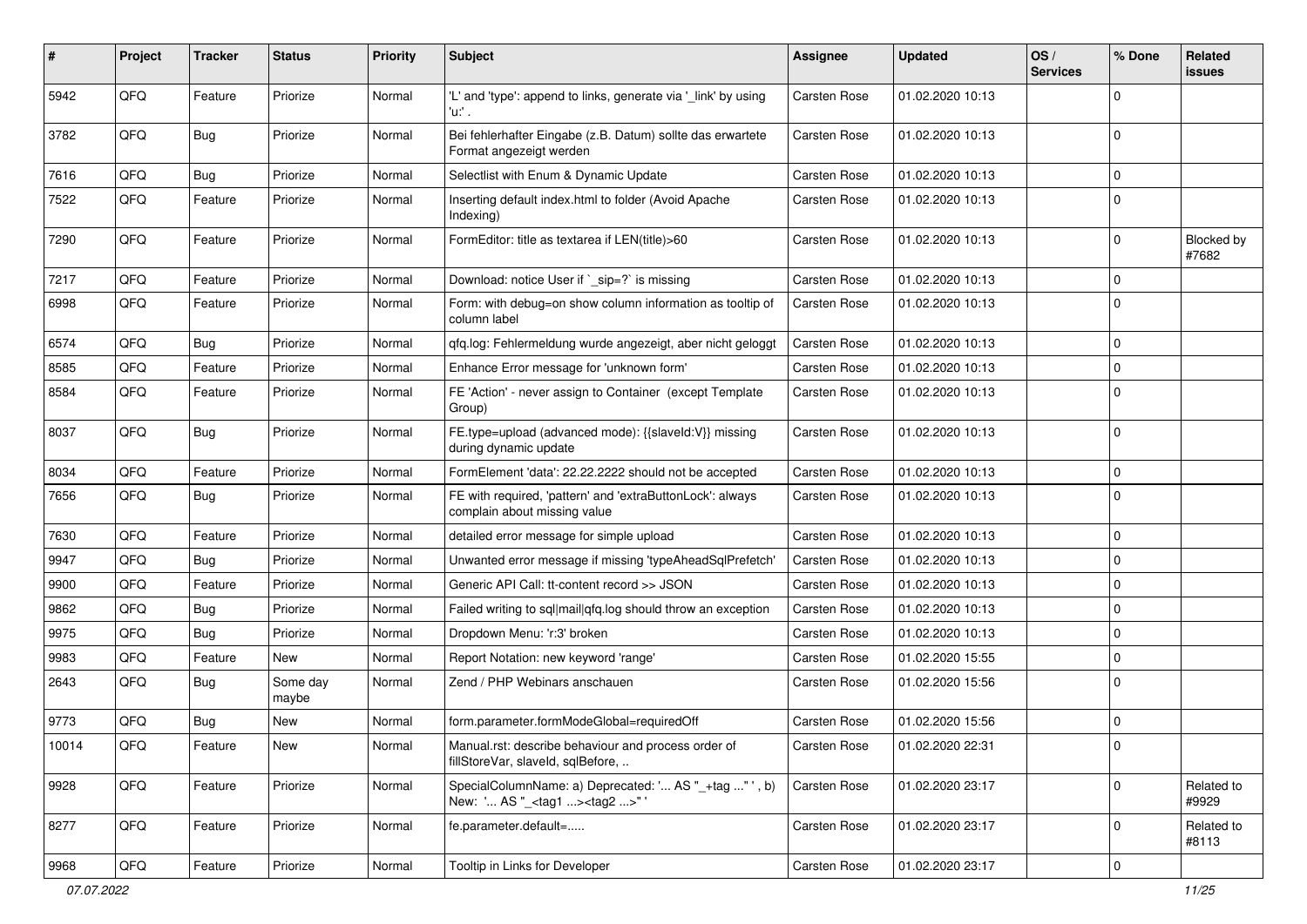| ∦    | Project    | <b>Tracker</b> | <b>Status</b>     | <b>Priority</b> | <b>Subject</b>                                                                                                                | <b>Assignee</b>     | <b>Updated</b>   | OS/<br><b>Services</b> | % Done      | Related<br>issues   |
|------|------------|----------------|-------------------|-----------------|-------------------------------------------------------------------------------------------------------------------------------|---------------------|------------------|------------------------|-------------|---------------------|
| 4583 | QFQ        | Bug            | Some day<br>maybe | Normal          | Dynamic Update bei TypeAhead Feldern                                                                                          | <b>Carsten Rose</b> | 01.02.2020 23:19 |                        | $\Omega$    |                     |
| 4528 | QFQ        | Bug            | Some dav<br>maybe | Normal          | extraButtonLock mit SQLAhead Bug                                                                                              | <b>Carsten Rose</b> | 01.02.2020 23:19 |                        | $\Omega$    |                     |
| 4092 | QFQ        | Bug            | Some day<br>maybe | Normal          | 1) Logging verbessern wann welches FE warum ausgefuehrt<br>wird, 2) Documentation: Best Practice Template Group               | <b>Carsten Rose</b> | 01.02.2020 23:19 |                        | $\mathbf 0$ | Related to<br>#3504 |
| 5132 | <b>OFO</b> | Feature        | Some day<br>maybe | Normal          | Error Message sendmail missing attachment: more details                                                                       | <b>Carsten Rose</b> | 01.02.2020 23:19 |                        | $\Omega$    |                     |
| 5021 | QFQ        | Bug            | Some day<br>maybe | Normal          | FE.typ=extra - during save displays error 'datum2' already<br>filled in STORE_SIP - the value is stored nevertheless          | <b>Carsten Rose</b> | 01.02.2020 23:19 |                        | $\Omega$    | Related to<br>#3875 |
| 4872 | QFQ        | Feature        | Some day<br>maybe | Normal          | Fields of Typo3 page available in STORE TYPO3                                                                                 | <b>Carsten Rose</b> | 01.02.2020 23:19 |                        | $\Omega$    |                     |
| 4869 | QFQ        | Feature        | Some day<br>maybe | Normal          | Dynamic Update (show, hide, readonly?, required?) for<br><b>Template Group Elements</b>                                       | <b>Carsten Rose</b> | 01.02.2020 23:19 |                        | $\Omega$    | Related to<br>#4865 |
| 4606 | QFQ        | Feature        | Some day<br>maybe | Normal          | link: qualifier to render bootstrap button                                                                                    | <b>Carsten Rose</b> | 01.02.2020 23:19 |                        | $\Omega$    |                     |
| 5852 | QFQ        | Feature        | Some day<br>maybe | Normal          | Logging: mail.log / sql.log - im FE anzeigen und via AJAX<br>aktualisieren                                                    | <b>Carsten Rose</b> | 01.02.2020 23:19 |                        | $\Omega$    | Related to<br>#5885 |
| 5768 | QFQ        | Bug            | Some day<br>maybe | Normal          | {{pageLanguage:T}}' missing if QFQ is called via api                                                                          | <b>Carsten Rose</b> | 01.02.2020 23:19 |                        | $\mathbf 0$ |                     |
| 5706 | QFQ        | <b>Bug</b>     | Some day<br>maybe | Normal          | upload: fileDestination needs to be sanatized                                                                                 | Carsten Rose        | 01.02.2020 23:19 |                        | $\Omega$    |                     |
| 5579 | QFQ        | Feature        | Some day<br>maybe | Normal          | Enhance Doc / Presentation: variable type 'link column type'                                                                  | <b>Carsten Rose</b> | 01.02.2020 23:19 |                        | $\Omega$    |                     |
| 5557 | QFQ        | Bug            | Some day<br>maybe | Normal          | Form load: STORE RECORD filled, but should be empty                                                                           | <b>Carsten Rose</b> | 01.02.2020 23:19 |                        | $\mathbf 0$ |                     |
| 5991 | QFQ        | Bug            | Some day<br>maybe | Normal          | URLs with ' ' or long parameter are problematic                                                                               | Carsten Rose        | 01.02.2020 23:19 |                        | $\Omega$    |                     |
| 5983 | QFQ        | Feature        | Some day<br>maybe | Normal          | Form Submit (save & update): normalize date/-time FE                                                                          | <b>Carsten Rose</b> | 01.02.2020 23:19 |                        | $\Omega$    |                     |
| 4651 | QFQ        | Bug            | Some day<br>maybe | Normal          | "Loading document" Modal wird angezeigt bei uzhcd type=2<br>Ansicht                                                           | <b>Carsten Rose</b> | 01.02.2020 23:20 |                        | $\Omega$    |                     |
| 4330 | QFQ        | Feature        | Some day<br>maybe | Normal          | Error Message: report missing $\{ \nmid \}$ in sqlUpdate, sqlInsert,<br>sqlDelete, sqlAfter, sqlBefore in FE action elements. | <b>Carsten Rose</b> | 01.02.2020 23:20 |                        | $\Omega$    |                     |
| 4328 | QFQ        | Bug            | Some day<br>maybe | Normal          | Error Message: Show FE name/number on problems in FE                                                                          | Carsten Rose        | 01.02.2020 23:20 |                        | $\Omega$    |                     |
| 5428 | QFQ        | Feature        | Some day<br>maybe | Normal          | secure thumbnail: late render on access.                                                                                      | <b>Carsten Rose</b> | 01.02.2020 23:20 |                        | $\Omega$    |                     |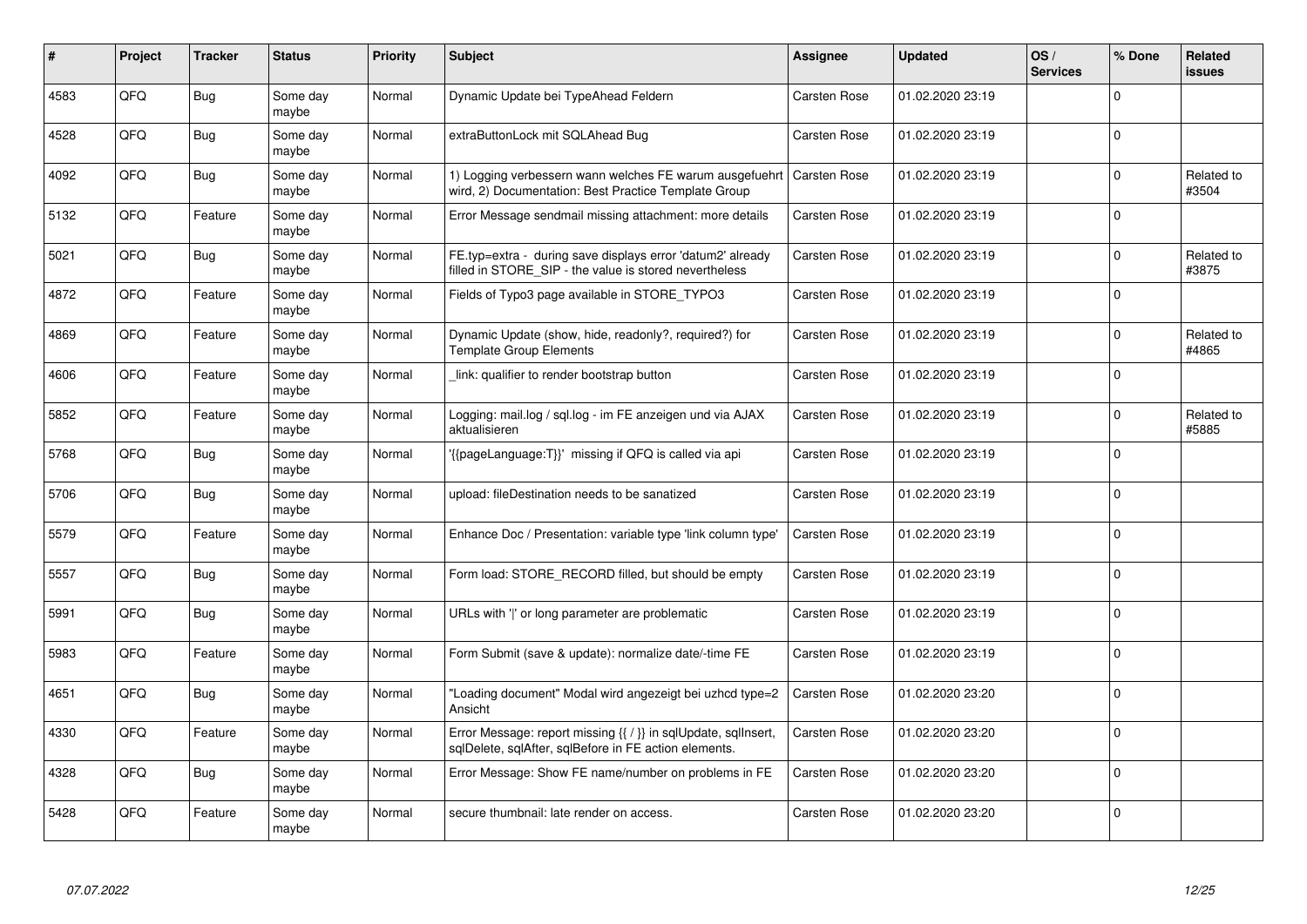| #    | Project | <b>Tracker</b> | <b>Status</b>     | <b>Priority</b> | Subject                                                                            | Assignee            | <b>Updated</b>   | OS/<br><b>Services</b> | % Done      | Related<br><b>issues</b>                       |
|------|---------|----------------|-------------------|-----------------|------------------------------------------------------------------------------------|---------------------|------------------|------------------------|-------------|------------------------------------------------|
| 4757 | QFQ     | Feature        | Some day<br>maybe | Normal          | Test subrecord: download links ok? Links ok?                                       | Carsten Rose        | 01.02.2020 23:20 |                        | $\mathbf 0$ |                                                |
| 4652 | QFQ     | Feature        | Some day<br>maybe | Normal          | UZH CD: Weiterleitung auf benutzerdefinierte 403/404 Seite                         | Carsten Rose        | 01.02.2020 23:20 |                        | $\mathbf 0$ |                                                |
| 5665 | QFQ     | Feature        | Some day<br>maybe | Normal          | Versuch das '{{!' nicht mehr noetig ist.                                           | Carsten Rose        | 01.02.2020 23:20 |                        | $\mathbf 0$ | Related to<br>#7432,<br>Related to<br>#7434    |
| 4365 | QFQ     | Feature        | Some day<br>maybe | Normal          | Multi Language: new way of config                                                  | Carsten Rose        | 01.02.2020 23:20 |                        | $\mathbf 0$ |                                                |
| 4343 | QFQ     | Feature        | Some day<br>maybe | Normal          | Link: Classifier to add 'attributes'                                               | Carsten Rose        | 01.02.2020 23:20 |                        | $\mathbf 0$ | Related to<br>#14077                           |
| 4659 | QFQ     | Bug            | Some day<br>maybe | Normal          | infoButtonExtra                                                                    | Carsten Rose        | 01.02.2020 23:20 |                        | $\mathbf 0$ |                                                |
| 4650 | QFQ     | Feature        | Some day<br>maybe | Normal          | Convert html to doc/rtf                                                            | Carsten Rose        | 01.02.2020 23:20 |                        | $\mathbf 0$ | Related to<br>#10704                           |
| 4549 | QFQ     | Bug            | Some day<br>maybe | Normal          | TemplateGroups: FE.type SELECT loose selected value<br>after save                  | Carsten Rose        | 01.02.2020 23:20 |                        | $\mathbf 0$ | Related to<br>#4548,<br>Related to<br>#4771    |
| 5480 | QFQ     | Feature        | Some day<br>maybe | Normal          | QFQ: Dokumentation mit Screenshots versehen                                        | Carsten Rose        | 01.02.2020 23:20 |                        | $\mathbf 0$ | Related to<br>#9879                            |
| 4771 | QFQ     | Bug            | Some day<br>maybe | Normal          | qfq: select-down-values empty after save (edit-form for<br>program administrators) | Carsten Rose        | 01.02.2020 23:20 |                        | $\mathbf 0$ | Related to<br>#4549, Has<br>duplicate<br>#4282 |
| 3547 | QFQ     | Bug            | New               | Normal          | FE of type 'note' causes writing of empty fields.                                  | Carsten Rose        | 01.02.2020 23:21 |                        | $\mathbf 0$ |                                                |
| 3504 | QFQ     | Feature        | New               | Normal          | Logging: welche Action FEs werden wann wie ausgefuehrt                             | Carsten Rose        | 01.02.2020 23:21 |                        | $\mathbf 0$ | Related to<br>#5458,<br>Related to<br>#4092    |
| 5576 | QFQ     | <b>Bug</b>     | New               | Normal          | Using MySQL 'DROP' requires privilege - wich is not really<br>necessary.           | Carsten Rose        | 01.02.2020 23:21 |                        | $\mathbf 0$ |                                                |
| 5131 | QFQ     | Feature        | New               | Normal          | Activate Spin Gear ('wait/busy' indicator) via LINK attribute                      | <b>Carsten Rose</b> | 01.02.2020 23:21 |                        | $\mathsf 0$ |                                                |
| 4250 | QFQ     | Feature        | New               | Normal          | AutoCron in QFQ via PHP                                                            | Carsten Rose        | 01.02.2020 23:21 |                        | 0           | Related to<br>#3292,<br>Related to<br>#3291    |
| 6483 | QFQ     | <b>Bug</b>     | New               | Normal          | R Store funktioniert nicht bei 'Report Notation' im FE                             | Carsten Rose        | 01.02.2020 23:21 |                        | $\mathbf 0$ |                                                |
| 6462 | QFQ     | <b>Bug</b>     | New               | Normal          | File Upload: Nutzlose Fehlermeldung wenn Datei zu gross                            | Carsten Rose        | 01.02.2020 23:21 |                        | $\mathbf 0$ | Related to<br>#6139                            |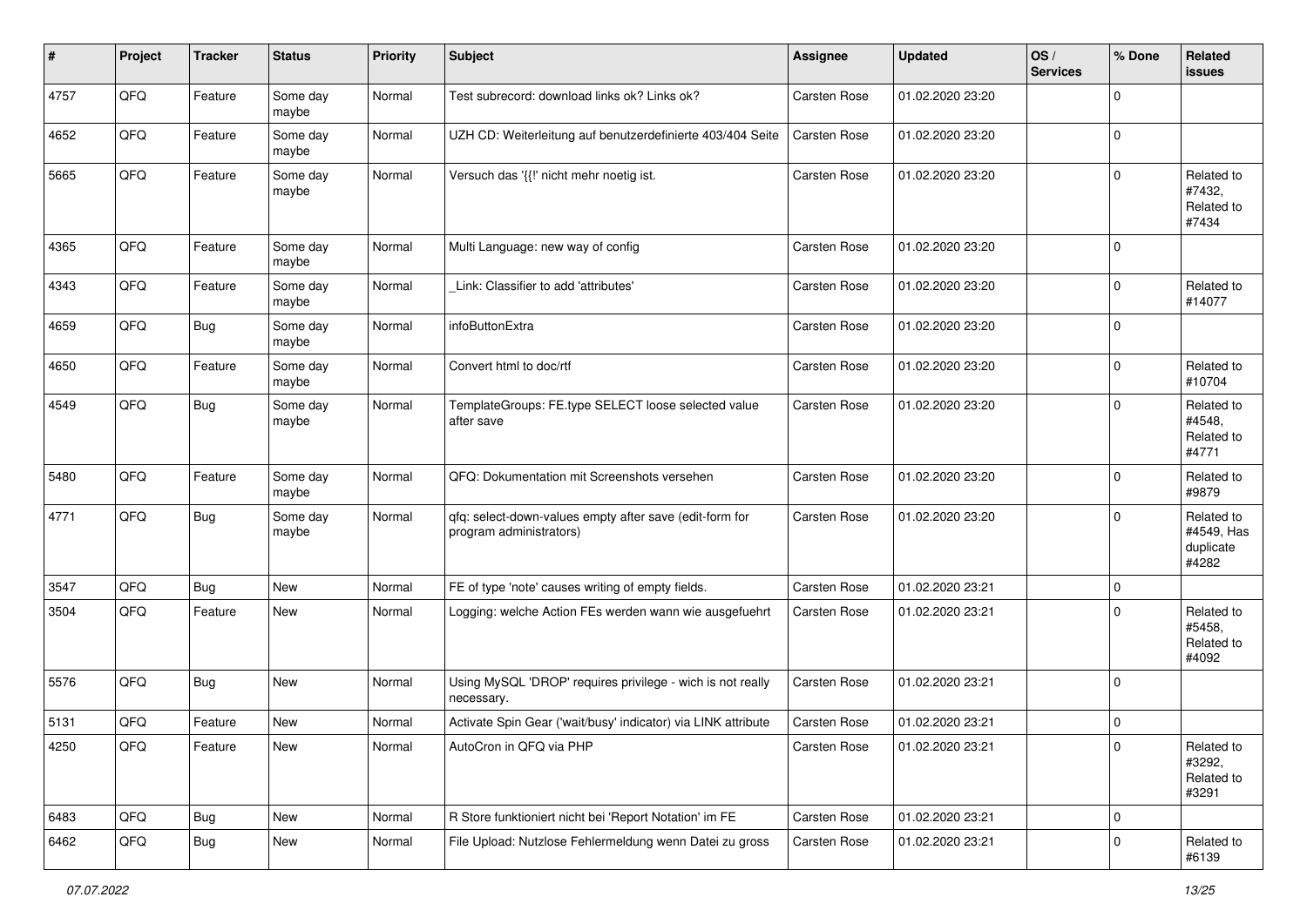| #    | Project        | Tracker    | <b>Status</b> | <b>Priority</b> | <b>Subject</b>                                                                                                             | <b>Assignee</b>     | <b>Updated</b>   | OS/<br><b>Services</b> | % Done   | Related<br>issues                           |
|------|----------------|------------|---------------|-----------------|----------------------------------------------------------------------------------------------------------------------------|---------------------|------------------|------------------------|----------|---------------------------------------------|
| 6437 | QFQ            | Feature    | <b>New</b>    | Normal          | Neuer Mode Button bei FormElementen                                                                                        | Carsten Rose        | 01.02.2020 23:21 |                        | $\Omega$ | Related to<br>#9668.<br>Blocked by<br>#9678 |
| 6292 | QFQ            | Feature    | <b>New</b>    | Normal          | Download: File speichern mit Hash aber original Filename in<br>der Datenbank vermerken fuer Downloads                      | Carsten Rose        | 01.02.2020 23:21 |                        | $\Omega$ |                                             |
| 6289 | QFQ            | Feature    | New           | Normal          | Form: Log                                                                                                                  | <b>Carsten Rose</b> | 01.02.2020 23:21 |                        | 0        |                                             |
| 6765 | QFQ            | Feature    | New           | Normal          | Moeglichkeit via QFQ eigene Logs zu schreiben                                                                              | <b>Carsten Rose</b> | 01.02.2020 23:21 |                        | $\Omega$ |                                             |
| 6677 | QFQ            | <b>Bug</b> | <b>New</b>    | Normal          | Error message FE Action Element: no/wrong FE reference<br>who cause the problem.                                           | <b>Carsten Rose</b> | 01.02.2020 23:21 |                        | $\Omega$ |                                             |
| 6609 | QFQ            | Feature    | <b>New</b>    | Normal          | Formlet: JSON API erweitern                                                                                                | <b>Carsten Rose</b> | 01.02.2020 23:21 |                        | 50       |                                             |
| 6594 | QFQ            | Feature    | <b>New</b>    | Normal          | Excel: on download, check if there is a valid sip                                                                          | <b>Carsten Rose</b> | 01.02.2020 23:21 |                        | 0        |                                             |
| 7119 | QFQ            | Feature    | New           | Normal          | Upload: scaleDownWidth, scaleDownHeight                                                                                    | <b>Carsten Rose</b> | 01.02.2020 23:21 |                        | $\Omega$ |                                             |
| 7102 | QFQ            | Feature    | New           | Normal          | Comment sign in report: '#' and '--'                                                                                       | Carsten Rose        | 01.02.2020 23:21 |                        | $\Omega$ |                                             |
| 7099 | QFQ            | Feature    | New           | Normal          | Redesign FormEditor                                                                                                        | <b>Carsten Rose</b> | 01.02.2020 23:21 |                        | 0        |                                             |
| 7014 | QFQ            | <b>Bug</b> | New           | Normal          | Sending invalid emails succeeds when<br>debug.redirectAllMailTo is set                                                     | Carsten Rose        | 01.02.2020 23:21 |                        | $\Omega$ |                                             |
| 6912 | QFQ            | <b>Bug</b> | New           | Normal          | error Message Var 'deadline' already set in SIP - in Form<br>with FE.value={{deadline:R:::{{deadlinePeriod:Y}}}}           | <b>Carsten Rose</b> | 01.02.2020 23:21 |                        | $\Omega$ |                                             |
| 6855 | QFQ            | Feature    | New           | Normal          | With {{feUser:U}}!={{feUser:T}}: Save / Delete: only possible<br>with {{feUserSave:U}}='yes' and '{{feUserDelete:U}}='yes' | <b>Carsten Rose</b> | 01.02.2020 23:21 |                        | $\Omega$ |                                             |
| 7481 | QFQ            | Feature    | New           | Normal          | Detect 'BaseUrl' automatically                                                                                             | <b>Carsten Rose</b> | 01.02.2020 23:21 |                        | $\Omega$ |                                             |
| 7342 | QFQ            | Feature    | New           | Normal          | add content $=$ hide this                                                                                                  | <b>Carsten Rose</b> | 01.02.2020 23:21 |                        | 0        |                                             |
| 7280 | QFQ            | Feature    | New           | Normal          | recently used table                                                                                                        | <b>Carsten Rose</b> | 01.02.2020 23:21 |                        | $\Omega$ |                                             |
| 7261 | QFQ            | Bug        | <b>New</b>    | Normal          | Report pathFilename for user without path, only the filename                                                               | Carsten Rose        | 01.02.2020 23:21 |                        | 0        |                                             |
| 7239 | QFQ            | Feature    | New           | Normal          | TinyMCE: html tag whitelist                                                                                                | Carsten Rose        | 01.02.2020 23:21 |                        | $\Omega$ | Related to<br>#14320                        |
| 7219 | QFQ            | Bug        | <b>New</b>    | Normal          | typeSheadSql / typeAheadSqlPrefetch: change to curly<br>braces                                                             | <b>Carsten Rose</b> | 01.02.2020 23:21 |                        | 0        |                                             |
| 7175 | QFQ            | Feature    | New           | Normal          | Upload: md5 hash as filename                                                                                               | <b>Carsten Rose</b> | 01.02.2020 23:21 |                        | 0        |                                             |
| 9602 | $\mathsf{QFQ}$ | Feature    | New           | Normal          | Form definition as JSON                                                                                                    | Carsten Rose        | 01.02.2020 23:21 |                        | 0        | Related to<br>#9600                         |
| 7683 | QFQ            | Feature    | New           | Normal          | Special column names in '{{ SELECT  AS _link }}' should<br>be detected                                                     | Carsten Rose        | 01.02.2020 23:21 |                        | 0        |                                             |
| 7681 | QFQ            | Feature    | New           | Normal          | Optional switch off 'check for modified record'                                                                            | Carsten Rose        | 01.02.2020 23:21 |                        | 0        |                                             |
| 7574 | QFQ            | Bug        | New           | Normal          | Substitute error: form element not reported / dont parse<br>Form.note                                                      | <b>Carsten Rose</b> | 01.02.2020 23:21 |                        | 0        |                                             |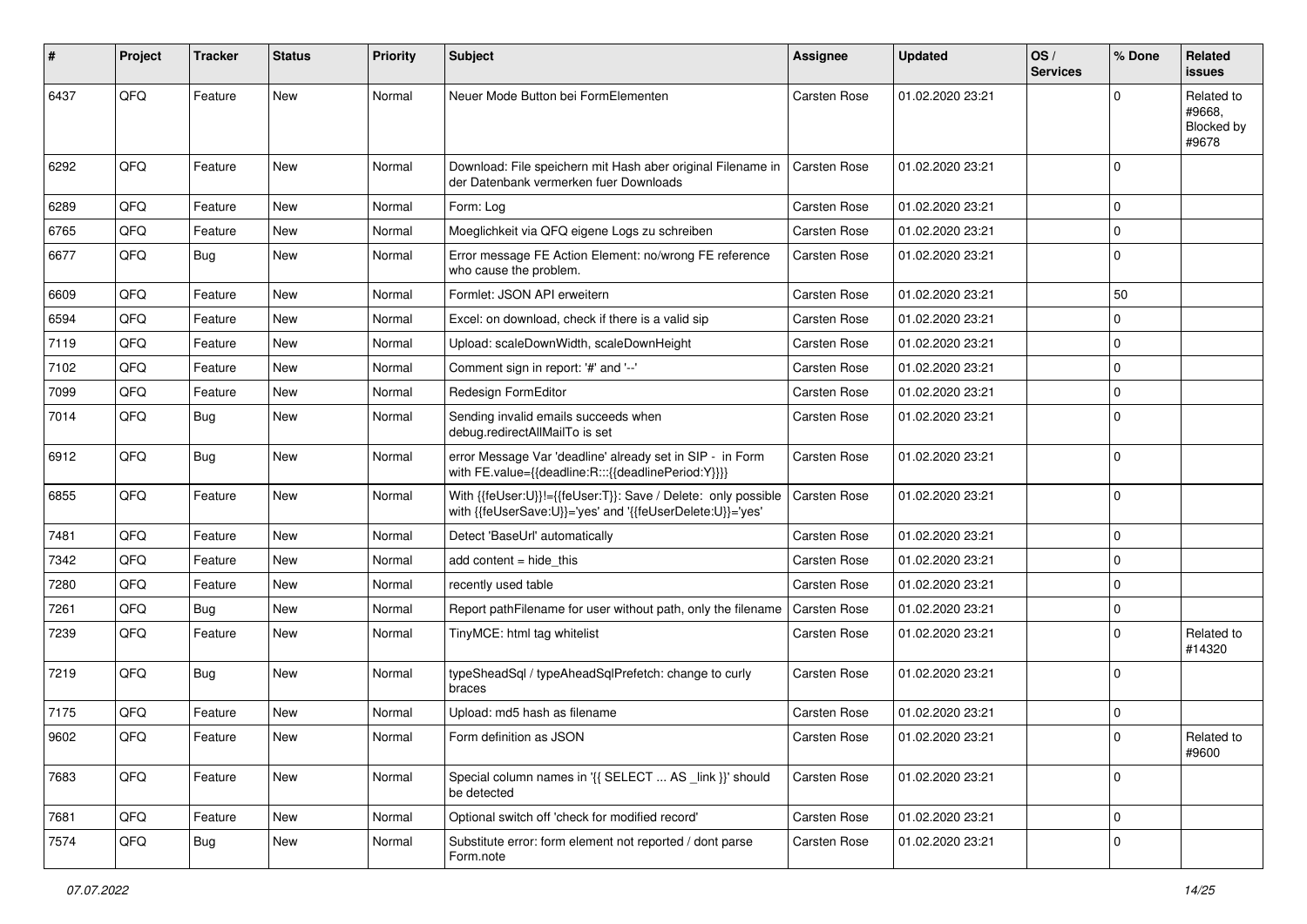| #    | Project | <b>Tracker</b> | <b>Status</b> | <b>Priority</b> | <b>Subject</b>                                                                                         | <b>Assignee</b>     | Updated          | OS/<br><b>Services</b> | % Done      | <b>Related</b><br><b>issues</b> |
|------|---------|----------------|---------------|-----------------|--------------------------------------------------------------------------------------------------------|---------------------|------------------|------------------------|-------------|---------------------------------|
| 7521 | QFQ     | Feature        | <b>New</b>    | Normal          | TemplateGroup: fe.type=upload                                                                          | <b>Carsten Rose</b> | 01.02.2020 23:21 |                        | $\Omega$    | Related to<br>#9706             |
| 4082 | QFQ     | Feature        | <b>New</b>    | Normal          | Dynamic Update: modeSql - useful default                                                               | <b>Carsten Rose</b> | 01.02.2020 23:22 |                        | $\mathbf 0$ |                                 |
| 7512 | QFQ     | Bug            | <b>New</b>    | Normal          | FE: inputType=number >> 'pattern' is not respected                                                     | Carsten Rose        | 01.02.2020 23:22 |                        | $\Omega$    |                                 |
| 7109 | QFQ     | Feature        | New           | Normal          | Dynamic Updates: row/element hide                                                                      | Carsten Rose        | 01.02.2020 23:22 |                        | $\Omega$    | Has<br>duplicate<br>#4081       |
| 7002 | QFQ     | Bug            | <b>New</b>    | Normal          | Dynamic Update: row does not disappear / appear                                                        | <b>Carsten Rose</b> | 01.02.2020 23:22 |                        | $\Omega$    |                                 |
| 6250 | QFQ     | Feature        | In Progress   | Normal          | Enhance layout: a) Subrecord, b) Subrecord-Title                                                       | <b>Carsten Rose</b> | 01.02.2020 23:22 |                        | $\Omega$    | Related to<br>#5391             |
| 7812 | QFQ     | Feature        | <b>New</b>    | Normal          | FE 'Subrecord' - new option 'subrecordShowFilter',<br>'subrecordPaging'                                | <b>Carsten Rose</b> | 01.02.2020 23:22 |                        | $\Omega$    |                                 |
| 7795 | QFQ     | Bug            | <b>New</b>    | Normal          | Readonly Form: Typeahead-Felder                                                                        | Carsten Rose        | 01.02.2020 23:22 |                        | $\Omega$    | Related to<br>#10640            |
| 7685 | QFQ     | Bug            | <b>New</b>    | Normal          | Open FormElement from QFQ error message and save<br>modified record: error about missing {{formId:F}}  | Carsten Rose        | 01.02.2020 23:22 |                        | $\Omega$    |                                 |
| 7547 | QFQ     | Bug            | New           | Normal          | Error Message in afterSave: wrong parameter column<br>reported                                         | Carsten Rose        | 01.02.2020 23:22 |                        | $\Omega$    |                                 |
| 7524 | QFQ     | <b>Bug</b>     | <b>New</b>    | Normal          | QFQ throws a 'General Error' if 'fileadmin/protected/log/' is<br>not writeable                         | Carsten Rose        | 01.02.2020 23:22 |                        | $\Omega$    |                                 |
| 7520 | QFQ     | Feature        | <b>New</b>    | Normal          | QR Code:  AS _qr ( AS _link)                                                                           | <b>Carsten Rose</b> | 01.02.2020 23:22 |                        | $\Omega$    |                                 |
| 7519 | QFQ     | Feature        | New           | Normal          | Select: Multi                                                                                          | <b>Carsten Rose</b> | 01.02.2020 23:22 |                        | $\Omega$    |                                 |
| 7513 | QFQ     | Bug            | <b>New</b>    | Normal          | Radios not correct aligned                                                                             | <b>Carsten Rose</b> | 01.02.2020 23:22 |                        | $\Omega$    |                                 |
| 8806 | QFQ     | Feature        | New           | Normal          | SQL Function nl2br                                                                                     | <b>Carsten Rose</b> | 01.02.2020 23:22 |                        | $\Omega$    |                                 |
| 8719 | QFQ     | Feature        | <b>New</b>    | Normal          | extraButtonLock: add support for 0/1                                                                   | Carsten Rose        | 01.02.2020 23:22 |                        | $\Omega$    |                                 |
| 8336 | QFQ     | Feature        | New           | Normal          | Form > modified > Close New: a) Optional disable popup, b)<br>custom text, c) mode on save: close stay | <b>Carsten Rose</b> | 01.02.2020 23:22 |                        | $\Omega$    | Related to<br>#8335             |
| 8089 | QFQ     | Feature        | New           | Normal          | Copy/Paste for FormElements                                                                            | <b>Carsten Rose</b> | 01.02.2020 23:22 |                        | $\mathbf 0$ |                                 |
| 8049 | QFQ     | Bug            | New           | Normal          | FE.type=note, column 'value': text moves some pixel to top<br>after save                               | <b>Carsten Rose</b> | 01.02.2020 23:22 |                        | $\Omega$    |                                 |
| 7924 | QFQ     | Feature        | <b>New</b>    | Normal          | Radio/Checkbox with Tooltip                                                                            | <b>Carsten Rose</b> | 01.02.2020 23:22 |                        | $\Omega$    |                                 |
| 9129 | QFQ     | Feature        | New           | Normal          | sqlValidate: Message as notification, not as error                                                     | Carsten Rose        | 01.02.2020 23:22 |                        | $\Omega$    | Related to<br>#9128             |
| 9128 | QFQ     | Feature        | New           | Normal          | Error Message: not replaced variables- a) replace back to<br>'{{', b) underline                        | Carsten Rose        | 01.02.2020 23:22 |                        | $\Omega$    | Related to<br>#9129             |
| 9127 | QFQ     | <b>Bug</b>     | New           | Normal          | Error Message: change 'roll over' color - text not readable                                            | <b>Carsten Rose</b> | 01.02.2020 23:22 |                        | $\Omega$    |                                 |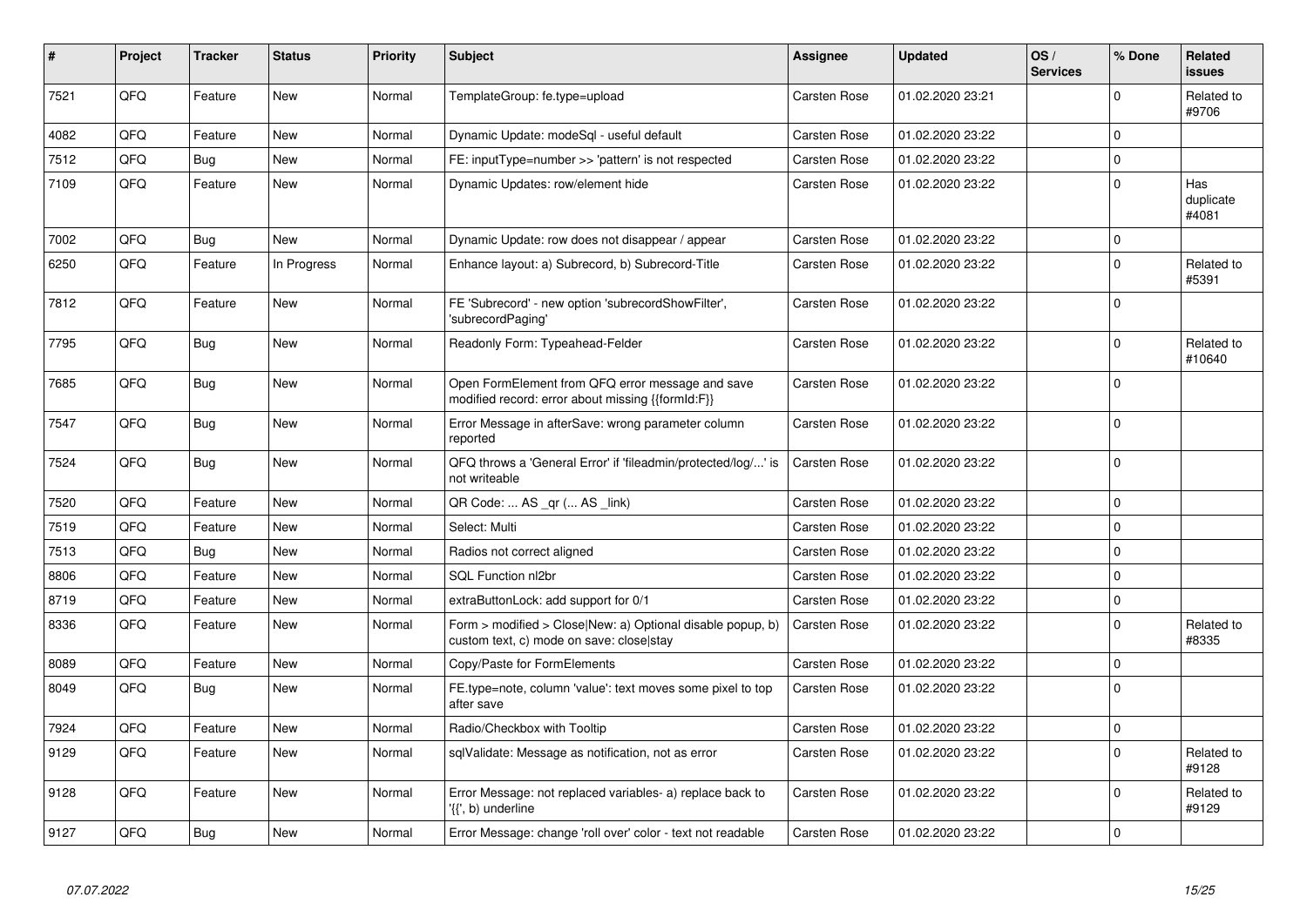| #     | Project | <b>Tracker</b> | <b>Status</b> | <b>Priority</b> | Subject                                                                                  | <b>Assignee</b>     | <b>Updated</b>   | OS/<br><b>Services</b> | % Done      | Related<br>issues                                                    |
|-------|---------|----------------|---------------|-----------------|------------------------------------------------------------------------------------------|---------------------|------------------|------------------------|-------------|----------------------------------------------------------------------|
| 8975  | QFQ     | Feature        | <b>New</b>    | Normal          | Report Notation: 2.0                                                                     | <b>Carsten Rose</b> | 01.02.2020 23:22 |                        | 0           | Related to<br>#8963                                                  |
| 9317  | QFQ     | Bug            | New           | Normal          | FE.type=note: with dynamic show/hidden an empty label<br>causes trouble                  | <b>Carsten Rose</b> | 01.02.2020 23:22 |                        | $\Omega$    |                                                                      |
| 9275  | QFQ     | Bug            | <b>New</b>    | Normal          | autcron: t3 page, which takes to long to respond, is not<br>reported properly            | <b>Carsten Rose</b> | 01.02.2020 23:22 |                        | 100         |                                                                      |
| 9208  | QFQ     | Feature        | <b>New</b>    | Normal          | Manage 'recent' records                                                                  | <b>Carsten Rose</b> | 01.02.2020 23:22 |                        | $\mathbf 0$ |                                                                      |
| 9177  | QFQ     | <b>Bug</b>     | <b>New</b>    | Normal          | Bug? QFQ tries to save an action FE, which has real<br>existing column name              | Carsten Rose        | 01.02.2020 23:22 |                        | $\Omega$    |                                                                      |
| 9537  | QFQ     | Feature        | <b>New</b>    | Normal          | FormEditor: Edit fieldset in FrontEnd                                                    | Carsten Rose        | 01.02.2020 23:22 |                        | $\mathbf 0$ |                                                                      |
| 9533  | QFQ     | Bug            | <b>New</b>    | Normal          | FE.type=upload: Check in 'beforeSave' if upload is given                                 | <b>Carsten Rose</b> | 01.02.2020 23:22 |                        | $\Omega$    | Related to<br>#11523                                                 |
| 9352  | QFQ     | Feature        | <b>New</b>    | Normal          | FE 'Native' fire slaveld, sqlAfter, sqlIns                                               | <b>Carsten Rose</b> | 01.02.2020 23:22 |                        | 0           |                                                                      |
| 9811  | QFQ     | Feature        | New           | Normal          | Report: tag every n'th row                                                               | Carsten Rose        | 01.02.2020 23:22 |                        | $\Omega$    |                                                                      |
| 9783  | QFQ     | Bug            | <b>New</b>    | Normal          | Email with special characters                                                            | <b>Carsten Rose</b> | 01.02.2020 23:22 |                        | $\mathbf 0$ |                                                                      |
| 9781  | QFQ     | Feature        | New           | Normal          | Button: CSS class to make buttons smaller                                                | <b>Carsten Rose</b> | 01.02.2020 23:22 |                        | 0           |                                                                      |
| 9707  | QFQ     | Feature        | <b>New</b>    | Normal          | SIP security: encode pageld and check pageld on decode                                   | <b>Carsten Rose</b> | 01.02.2020 23:22 |                        | $\Omega$    |                                                                      |
| 9706  | QFQ     | Feature        | <b>New</b>    | Normal          | Multi File Upload (hidden template group)                                                | <b>Carsten Rose</b> | 01.02.2020 23:22 |                        | $\Omega$    | Related to<br>#7521,<br>Related to<br>#5562,<br>Related to<br>#13330 |
| 9691  | QFQ     | Bug            | In Progress   | Normal          | Checkbox: dynamic update > readonly                                                      | <b>Carsten Rose</b> | 01.02.2020 23:22 |                        | 50          | Related to<br>#9834                                                  |
| 10015 | QFQ     | Feature        | Priorize      | Normal          | Monospace in Textarea                                                                    | <b>Carsten Rose</b> | 03.02.2020 13:40 |                        | 0           |                                                                      |
| 10115 | QFQ     | Feature        | New           | Normal          | TypeAhead: static list                                                                   | <b>Carsten Rose</b> | 26.02.2020 16:42 |                        | 100         |                                                                      |
| 4050  | QFQ     | Feature        | <b>New</b>    | Normal          | sql.log: 1) FormElement ID which causes a specific action,<br>2) Result in the same row. | <b>Carsten Rose</b> | 15.04.2020 11:35 |                        | 0           | Related to<br>#5458                                                  |
| 10082 | QFQ     | Bug            | <b>New</b>    | Normal          | FE.type=SELECT - 'sanatize' Class                                                        | Carsten Rose        | 07.05.2020 09:36 |                        | $\Omega$    | Related to<br>#10081                                                 |
| 10119 | QFQ     | Feature        | <b>New</b>    | Normal          | Dropdown (selectlist) & TypeAhead: format and catagorize<br>list                         | Carsten Rose        | 07.05.2020 09:36 |                        | $\Omega$    |                                                                      |
| 10322 | QFQ     | Bug            | New           | Normal          | FormElement / Radio: missing column 'enum' >> FE not<br>reported                         | Carsten Rose        | 07.05.2020 09:37 |                        | $\mathbf 0$ |                                                                      |
| 10443 | QFQ     | Feature        | In Progress   | Normal          | Konzept_api / _live                                                                      | Carsten Rose        | 07.05.2020 09:39 |                        | $\mathbf 0$ |                                                                      |
| 5559  | QFQ     | <b>Bug</b>     | New           | Normal          | FE.type = Upload: 'accept' might contain variables                                       | Carsten Rose        | 11.05.2020 21:23 |                        | 0           |                                                                      |
| 10593 | QFG     | Feature        | New           | Normal          | label2: text behind input element                                                        | Carsten Rose        | 16.05.2020 10:57 |                        | 0           |                                                                      |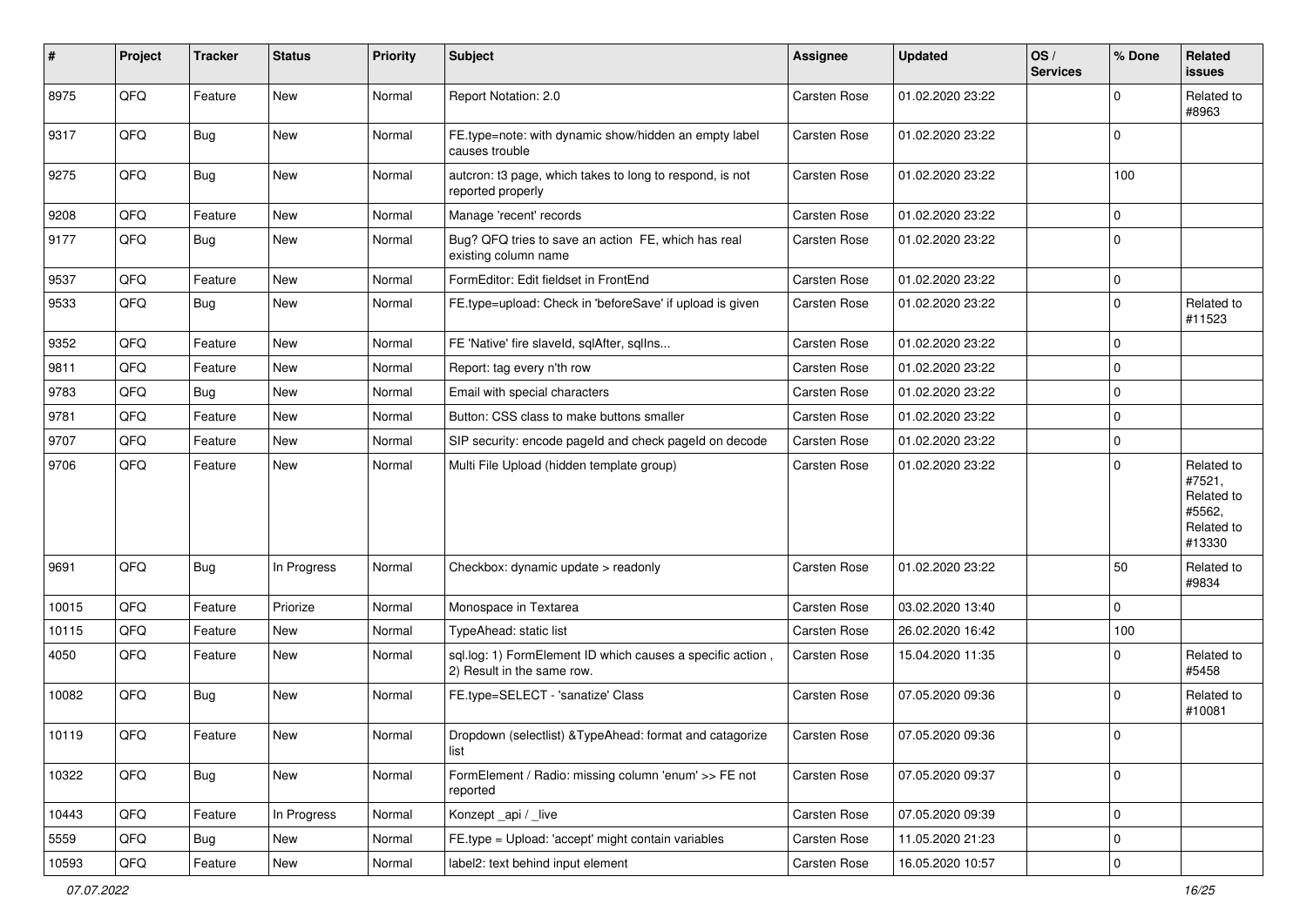| #     | Project | <b>Tracker</b> | <b>Status</b>     | <b>Priority</b> | Subject                                                                                            | <b>Assignee</b>     | <b>Updated</b>   | OS/<br><b>Services</b> | % Done      | Related<br>issues                                                    |
|-------|---------|----------------|-------------------|-----------------|----------------------------------------------------------------------------------------------------|---------------------|------------------|------------------------|-------------|----------------------------------------------------------------------|
| 5345  | QFQ     | Feature        | New               | Normal          | Report: UPDATE / INSERT / DELETE statements should<br>trigger subqueries, depending on the result. | <b>Carsten Rose</b> | 27.05.2020 16:11 |                        | $\Omega$    |                                                                      |
| 10658 | QFQ     | Bug            | New               | Normal          | processReadOnly broken                                                                             | <b>Carsten Rose</b> | 27.05.2020 17:55 |                        | $\mathbf 0$ |                                                                      |
| 10005 | QFQ     | Feature        | Priorize          | Normal          | Report / special column name:  AS _calendar                                                        | <b>Carsten Rose</b> | 03.06.2020 17:28 |                        | $\mathbf 0$ |                                                                      |
| 3432  | QFQ     | Feature        | New               | Normal          | subrecord: dynamicUpdate                                                                           | <b>Carsten Rose</b> | 11.06.2020 21:10 |                        | $\mathbf 0$ | Related to<br>#5691                                                  |
| 10819 | QFQ     | Feature        | New               | Normal          | Persistent SIP - second try                                                                        | Carsten Rose        | 29.06.2020 23:02 |                        | $\Omega$    | Related to<br>#6261                                                  |
| 10976 | QFQ     | Feature        | <b>New</b>        | Normal          | Excel Export Verbesserungen                                                                        | <b>Carsten Rose</b> | 06.08.2020 10:56 |                        | $\mathbf 0$ |                                                                      |
| 10996 | QFQ     | Feature        | New               | Normal          | Download video via sip: no seek                                                                    | Carsten Rose        | 12.08.2020 14:18 |                        | $\mathbf 0$ |                                                                      |
| 11080 | QFQ     | Feature        | New               | Normal          | Send MQTT messages                                                                                 | <b>Carsten Rose</b> | 29.08.2020 19:49 |                        | $\mathbf 0$ |                                                                      |
| 11076 | QFQ     | Feature        | In Progress       | Normal          | SELECT  AS _websocket                                                                              | <b>Carsten Rose</b> | 30.08.2020 17:49 |                        | $\mathbf 0$ | Related to<br>#13354                                                 |
| 11239 | QFQ     | Bug            | New               | Normal          | Radiobutton (plain): horizontales Rendern abhängig vom<br>Datentyp in der Datenbank                | Carsten Rose        | 30.09.2020 18:37 |                        | $\mathbf 0$ |                                                                      |
| 11504 | QFQ     | Feature        | New               | Normal          | Dynamic Update: Button text update for 'Save',' Close' &<br>'Delete'                               | <b>Carsten Rose</b> | 12.11.2020 23:44 |                        | $\Omega$    |                                                                      |
| 10937 | QFQ     | Bug            | New               | Normal          | Fehler mit abhängigen Select- Feldern beim Positionieren                                           | <b>Carsten Rose</b> | 12.11.2020 23:45 |                        | $\mathbf 0$ |                                                                      |
| 10704 | QFQ     | <b>Bug</b>     | New               | Normal          | wkhtml problem rendering fullCalendar.js / fabric.js >><br>successor: puppeteer                    | <b>Carsten Rose</b> | 12.11.2020 23:45 |                        | $\Omega$    | Related to<br>#5024,<br>Related to<br>#4650,<br>Related to<br>#10715 |
| 10588 | QFQ     | Bug            | <b>New</b>        | Normal          | typeahed Tag: Doku anpassen                                                                        | <b>Carsten Rose</b> | 12.11.2020 23:45 |                        | $\mathbf 0$ |                                                                      |
| 11523 | QFQ     | Feature        | New               | Normal          | Mit dynamic Update erkennen, ob Upload gemacht wurde                                               | Carsten Rose        | 13.11.2020 15:07 |                        | $\Omega$    | Related to<br>#9533                                                  |
| 11695 | QFQ     | <b>Bug</b>     | New               | Normal          | MultiForm required FE Error                                                                        | Carsten Rose        | 04.12.2020 13:34 |                        | $\mathbf 0$ |                                                                      |
| 11752 | QFQ     | <b>Bug</b>     | New               | Normal          | checkbox renders multiple input elements with same name                                            | <b>Carsten Rose</b> | 17.12.2020 14:58 |                        | $\Omega$    | Related to<br>#11750                                                 |
| 11775 | QFQ     | Feature        | New               | Normal          | Subrecord Tooltip pro Feld                                                                         | <b>Carsten Rose</b> | 18.12.2020 15:22 |                        | $\mathbf 0$ | Related to<br>#11955                                                 |
| 5695  | QFQ     | Feature        | In Progress       | Normal          | Multiform                                                                                          | Carsten Rose        | 02.01.2021 18:38 |                        | $\mathbf 0$ |                                                                      |
| 9281  | QFQ     | <b>Bug</b>     | Some day<br>maybe | Normal          | Allow STRICT_TRANS_TABLES                                                                          | Carsten Rose        | 02.01.2021 18:43 |                        | $\mathbf 0$ |                                                                      |
| 9958  | QFQ     | Bug            | Priorize          | Normal          | Broken subrecord query: no error message                                                           | Carsten Rose        | 05.02.2021 15:15 |                        | $\mathbf 0$ |                                                                      |
| 12023 | QFQ     | Feature        | New               | Normal          | MySQL Stored Precdure: QDECODESPECIALCHAR()                                                        | Carsten Rose        | 16.02.2021 11:16 |                        | $\mathbf 0$ | Related to<br>#12022                                                 |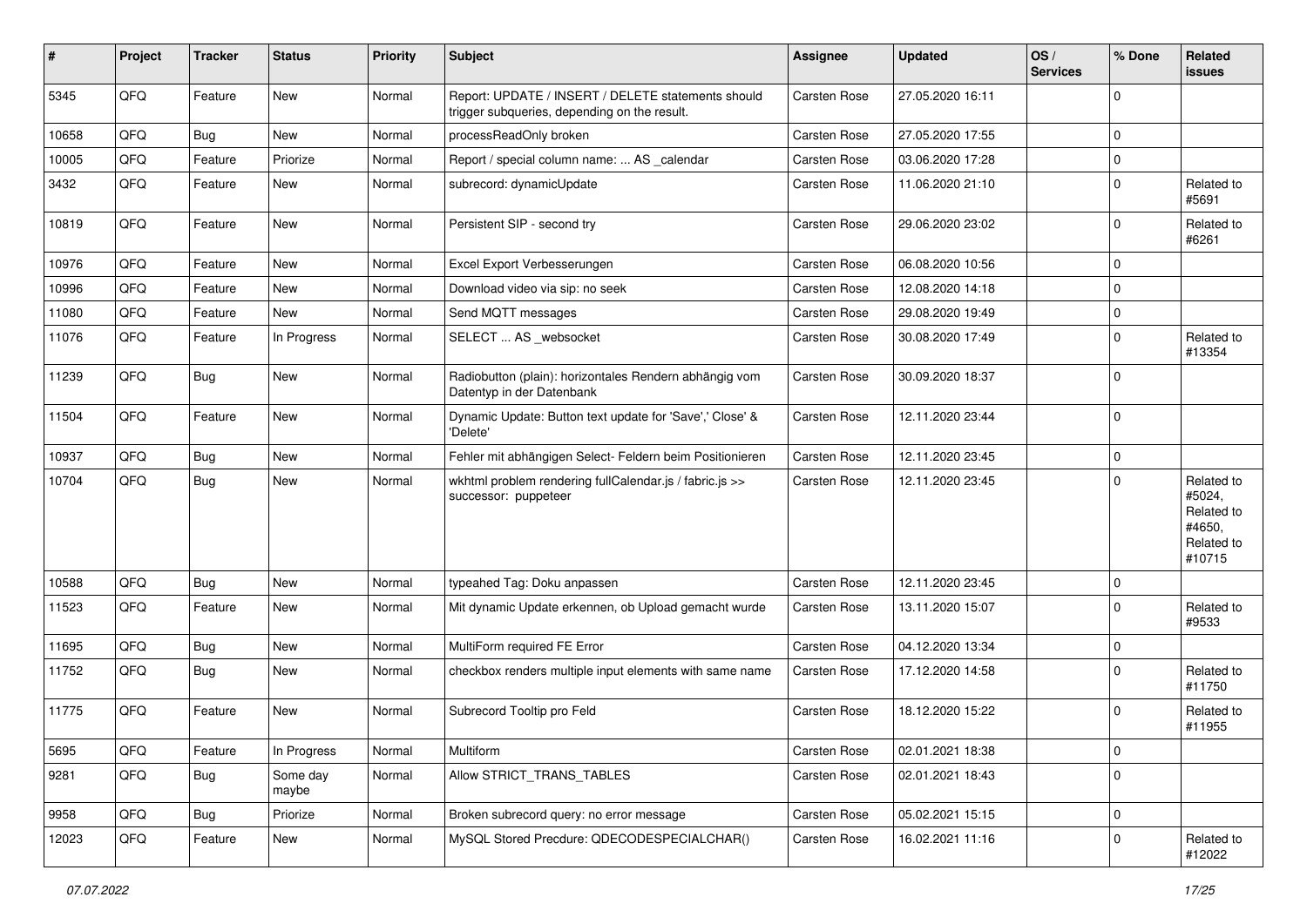| #     | Project | <b>Tracker</b> | <b>Status</b> | <b>Priority</b> | Subject                                                                                                    | <b>Assignee</b>                                        | <b>Updated</b>   | OS/<br><b>Services</b> | % Done         | Related<br>issues                             |                      |
|-------|---------|----------------|---------------|-----------------|------------------------------------------------------------------------------------------------------------|--------------------------------------------------------|------------------|------------------------|----------------|-----------------------------------------------|----------------------|
| 12024 | QFQ     | Feature        | <b>New</b>    | Normal          | Excel Export: text columns by default decode<br>htmlspeciachar()                                           | <b>Carsten Rose</b>                                    | 17.02.2021 23:55 |                        | 0              | Related to<br>#12022                          |                      |
| 12040 | QFQ     | Bug            | <b>New</b>    | Normal          | FE Mode 'hidden' für zwei FEs auf einer Zeile                                                              | <b>Carsten Rose</b>                                    | 18.02.2021 10:13 |                        | $\Omega$       |                                               |                      |
| 12045 | QFQ     | Bug            | New           | Normal          | templateGroup afterSave FE: Aufruf ohne<br>sglHonorFormElements funktioniert nicht                         | <b>Carsten Rose</b>                                    | 18.02.2021 16:33 |                        | $\Omega$       |                                               |                      |
| 8187  | QFQ     | Feature        | <b>New</b>    | Normal          | Subrecord: enable/hide new button - make new/edit/delete<br>customizeable.                                 | <b>Carsten Rose</b>                                    | 06.03.2021 18:44 |                        | $\Omega$       | Related to<br>#11326                          |                      |
| 12133 | QFQ     | Bug            | New           | Normal          | NPM, phpSpreadSheet aktualisieren                                                                          | <b>Carsten Rose</b>                                    | 15.03.2021 09:04 |                        | 0              |                                               |                      |
| 12146 | QFQ     | Feature        | <b>New</b>    | Normal          | Autocron Job: Anzeigen wann der naechste Job ausgefuehrt<br>wird, resp das er nicht ausgefuehrt wird       | Carsten Rose                                           | 15.03.2021 15:23 |                        | $\Omega$       |                                               |                      |
| 11516 | QFQ     | Feature        | <b>New</b>    | Normal          | Multi Page Form (Previous/Next Buttons)                                                                    | <b>Carsten Rose</b>                                    | 16.03.2021 17:52 |                        | $\mathbf 0$    |                                               |                      |
| 8217  | QFQ     | Feature        | <b>New</b>    | Normal          | if-elseif-else construct                                                                                   | <b>Carsten Rose</b>                                    | 16.03.2021 18:41 |                        | 0              | Related to<br>#10716                          |                      |
| 10714 | QFQ     | Feature        | <b>New</b>    | Normal          | multi Table Form                                                                                           | <b>Carsten Rose</b>                                    | 16.03.2021 18:44 |                        | $\Omega$       |                                               |                      |
| 12187 | QFQ     | Bug            | <b>New</b>    | Normal          | Trigger FormAsFile() via Report: probably problem with multi<br>DB setup                                   | <b>Carsten Rose</b>                                    | 20.03.2021 21:20 |                        | $\Omega$       |                                               |                      |
| 10080 | QFQ     | Feature        | <b>New</b>    | Normal          | Popup on 'save' / 'close': configure dialog (answer<br>yes/no/cancle/)                                     | Carsten Rose                                           | 28.03.2021 20:52 |                        | $\Omega$       | Is duplicate<br>of #12262                     |                      |
| 12330 | QFQ     | Feature        | <b>New</b>    | Normal          | Copy to input field / text area / TinyMCE                                                                  | <b>Carsten Rose</b>                                    | 07.04.2021 09:01 |                        | 0              |                                               |                      |
| 12162 | QFQ     | Feature        | New           | Normal          | FE.type=sendmail: personalized mailing (several mails) via<br>template                                     | <b>Carsten Rose</b>                                    | 03.05.2021 20:45 |                        | 0              |                                               |                      |
| 12109 | QFQ     | Feature        | <b>New</b>    | Normal          | Donwload Link: Plain, SIP, Persistent Link, Peristent SIP -<br>new notation                                | <b>Carsten Rose</b>                                    | 03.05.2021 20:45 |                        | $\Omega$       | Related to<br>#12085                          |                      |
| 12480 | QFQ     | Feature        | <b>New</b>    | Normal          | If QFQ upgrade is running, block further request                                                           | <b>Carsten Rose</b>                                    | 03.05.2021 20:45 |                        | 0              |                                               |                      |
| 12477 | QFQ     | Feature        | New           | Normal          | Support for refactoring: Form, FormElement, diverse<br>Tabellen/Spalten, tt-content Records                | <b>Carsten Rose</b>                                    | 03.05.2021 20:45 |                        | $\mathbf 0$    |                                               |                      |
| 12474 | QFQ     | Feature        | <b>New</b>    | Normal          | Check BaseConfigURL if it is given and the the last char is '/                                             | <b>Carsten Rose</b>                                    | 03.05.2021 20:45 |                        | 0              |                                               |                      |
| 12413 | QFQ     | Feature        | New           | Normal          | STORE_TYPO3: enhance for {{be_users.email:T}},<br>{{fe users.email:T}}                                     | <b>Carsten Rose</b>                                    | 03.05.2021 20:45 |                        | 0              | Related to<br>#12412,<br>Related to<br>#10012 |                      |
| 12400 | QFQ     | Feature        | New           | Normal          | Tutorial ist in QFQ Doku, Wird in der Suche gefunden, es<br>gibt aber kein Menupunkt - Inhalt ueberpruefen | Carsten Rose                                           | 03.05.2021 20:45 |                        | $\overline{0}$ |                                               |                      |
| 12269 | QFQ     | Feature        | New           | Normal          | 2FA - Login                                                                                                | Carsten Rose                                           | 03.05.2021 20:45 |                        | $\mathbf 0$    |                                               |                      |
| 11747 | QFQ     | Feature        | New           | Normal          | Maintenance Page with Redirect                                                                             | Carsten Rose                                           | 03.05.2021 20:47 |                        | 0              | Related to<br>#11741                          |                      |
| 11955 | QFQ     | Feature        | New           | Normal          | subrecord: new title option to set <th> attributes - e.g. to<br/>customize tablesorter options.</th>       | attributes - e.g. to<br>customize tablesorter options. | Carsten Rose     | 03.05.2021 20:47       |                | 0                                             | Related to<br>#11775 |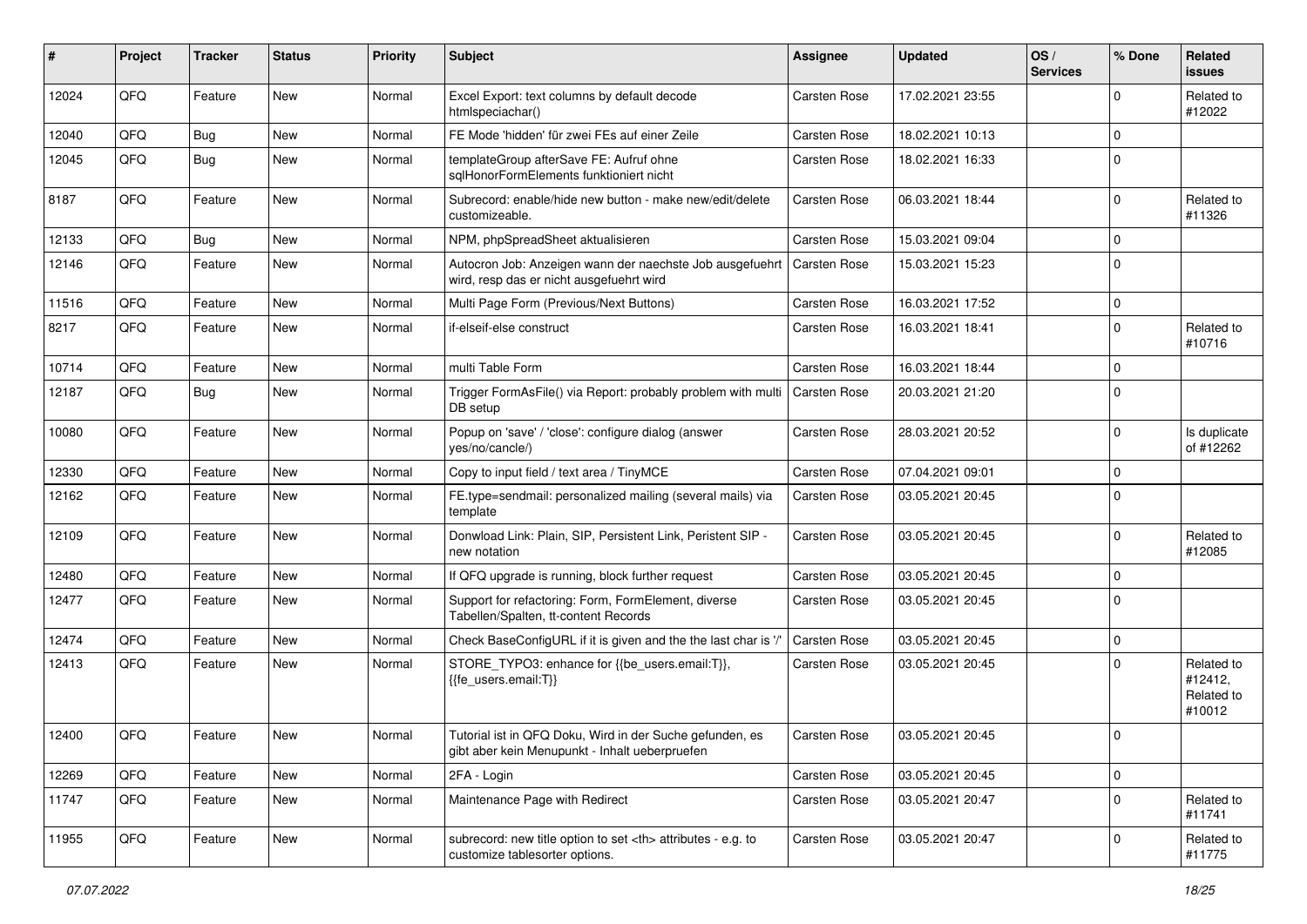| #     | Project | <b>Tracker</b> | <b>Status</b>     | <b>Priority</b> | Subject                                                                                                | <b>Assignee</b>     | <b>Updated</b>   | OS/<br><b>Services</b> | % Done      | Related<br><b>issues</b>                     |
|-------|---------|----------------|-------------------|-----------------|--------------------------------------------------------------------------------------------------------|---------------------|------------------|------------------------|-------------|----------------------------------------------|
| 11668 | QFQ     | <b>Bug</b>     | New               | Normal          | Play function.sql - problem with mysql                                                                 | Carsten Rose        | 03.05.2021 20:48 |                        | $\mathbf 0$ |                                              |
| 11667 | QFQ     | <b>Bug</b>     | New               | Normal          | MySQL mariadb-server-10.3: Incorrect datetime value                                                    | Carsten Rose        | 03.05.2021 20:48 |                        | $\mathbf 0$ |                                              |
| 12163 | QFQ     | Feature        | <b>New</b>        | Normal          | Checkbox: table wrap                                                                                   | <b>Carsten Rose</b> | 03.05.2021 20:51 |                        | $\mathbf 0$ |                                              |
| 12119 | QFQ     | Feature        | <b>New</b>        | Normal          | AS paged: error message missing if there ist no 'r' argument.                                          | Carsten Rose        | 03.05.2021 20:51 |                        | $\pmb{0}$   |                                              |
| 10640 | QFQ     | Bug            | New               | High            | TypeAhead Tag: FE editierbar trotz readOnly                                                            | <b>Carsten Rose</b> | 03.05.2021 21:12 |                        | $\mathbf 0$ | Related to<br>#7795                          |
| 10508 | QFQ     | Bug            | New               | High            | Multi Form broken on Multi DB Instance                                                                 | Carsten Rose        | 03.05.2021 21:12 |                        | $\mathbf 0$ |                                              |
| 10506 | QFQ     | <b>Bug</b>     | New               | High            | Template Group broken on MultiDB instance                                                              | Carsten Rose        | 03.05.2021 21:12 |                        | $\mathbf 0$ | Related to<br>#10505                         |
| 10081 | QFQ     | <b>Bug</b>     | New               | High            | Stale record lock after 'forbidden' character                                                          | Carsten Rose        | 03.05.2021 21:12 |                        | $\mathbf 0$ | Related to<br>#10082,<br>Related to<br>#9789 |
| 12468 | QFQ     | <b>Bug</b>     | New               | Urgent          | Form: update Form.title after save                                                                     | Carsten Rose        | 03.05.2021 21:12 |                        | $\mathbf 0$ |                                              |
| 3848  | QFQ     | Feature        | Some day<br>maybe | High            | Antivirus check fuer Upload files in qfq?                                                              | Carsten Rose        | 03.05.2021 21:14 |                        | $\mathbf 0$ | Related to<br>#4131                          |
| 3727  | QFQ     | Feature        | New               | High            | Security: Session Hijacking erschweren                                                                 | Carsten Rose        | 03.05.2021 21:14 |                        | 0           |                                              |
| 3570  | QFQ     | Bug            | Some day<br>maybe | High            | Formular mit prmitnew permitEdit=Always wird nicht<br>aufgerufen (ist leer)                            | <b>Carsten Rose</b> | 03.05.2021 21:14 |                        | 0           |                                              |
| 3109  | QFQ     | Bug            | Some day<br>maybe | High            | RealUrl: Links werden nicht korrekt gerendert                                                          | <b>Carsten Rose</b> | 03.05.2021 21:14 |                        | 0           |                                              |
| 3061  | QFQ     | Bug            | Some day<br>maybe | High            | winstitute: mysql connection durcheinander - nmhp17<br>(ag7)/QFQ arbeitet mit DB/Tabellen von biostat. | Carsten Rose        | 03.05.2021 21:14 |                        | 0           |                                              |
| 7650  | QFQ     | <b>Bug</b>     | New               | High            | Optional do not show 'required' sign on FormElement                                                    | Carsten Rose        | 03.05.2021 21:14 |                        | 0           |                                              |
| 5715  | QFQ     | Feature        | New               | High            | PDF Caching                                                                                            | <b>Carsten Rose</b> | 03.05.2021 21:14 |                        | $\mathbf 0$ | Related to<br>#5851.<br>Related to<br>#6357  |
| 5459  | QFQ     | <b>Bug</b>     | New               | High            | Multi DB: spread system tables between 'QFQ' and<br>'Data'-DB                                          | Carsten Rose        | 03.05.2021 21:14 |                        | $\mathbf 0$ | Related to<br>#4720                          |
| 5221  | QFQ     | <b>Bug</b>     | <b>New</b>        | High            | Download Dialog: Bleibt stehen in FF wenn Datei<br>automatisch gespeichert wird.                       | Carsten Rose        | 03.05.2021 21:14 |                        | 0           |                                              |
| 4279  | QFQ     | <b>Bug</b>     | Some day<br>maybe | High            | config.linkVars lost                                                                                   | Carsten Rose        | 03.05.2021 21:14 |                        | 0           |                                              |
| 4258  | QFQ     | Feature        | Some day<br>maybe | High            | <b>System Defaults: Forms</b>                                                                          | <b>Carsten Rose</b> | 03.05.2021 21:14 |                        | 0           |                                              |
| 3990  | QFQ     | Feature        | Some day<br>maybe | High            | custom class definition: add space automatically                                                       | Carsten Rose        | 03.05.2021 21:14 |                        | 0           |                                              |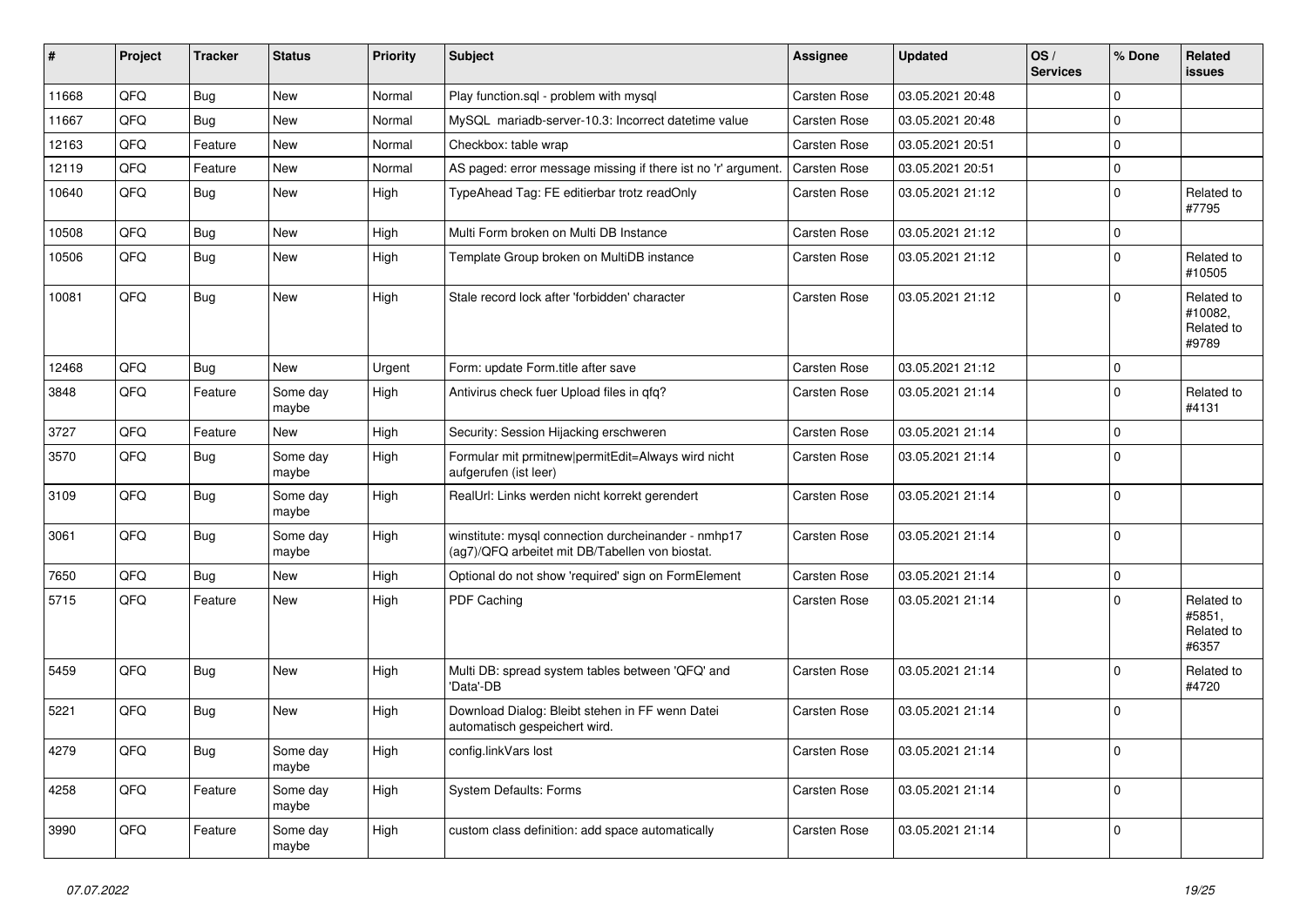| #     | Project | <b>Tracker</b> | <b>Status</b>     | Priority | <b>Subject</b>                                                                                                 | <b>Assignee</b>     | <b>Updated</b>   | OS/<br><b>Services</b> | % Done       | Related<br><b>issues</b>                      |
|-------|---------|----------------|-------------------|----------|----------------------------------------------------------------------------------------------------------------|---------------------|------------------|------------------------|--------------|-----------------------------------------------|
| 3967  | QFQ     | Feature        | Some day<br>maybe | High     | Report: Checkbox, Radio, Dropdown, Input welches ohne<br>Submit funktioniert - 'Inline-Form'                   | <b>Carsten Rose</b> | 03.05.2021 21:14 |                        | <sup>0</sup> |                                               |
| 8962  | QFQ     | Feature        | <b>New</b>        | High     | allow for form fields with identical names                                                                     | <b>Carsten Rose</b> | 03.05.2021 21:14 |                        | $\Omega$     |                                               |
| 8668  | QFQ     | Bug            | <b>New</b>        | High     | Pill disabled: dyamic mode 'hidden' not respected - FE is still<br>required                                    | <b>Carsten Rose</b> | 03.05.2021 21:14 |                        | $\Omega$     |                                               |
| 8431  | QFQ     | Bug            | <b>New</b>        | High     | autocron.php with wrong path                                                                                   | Carsten Rose        | 03.05.2021 21:14 |                        | $\Omega$     |                                               |
| 8083  | QFQ     | Bug            | <b>New</b>        | High     | FormEditor: primary table list does not respect<br>'indexDb={{indexData:Y}}'                                   | <b>Carsten Rose</b> | 03.05.2021 21:14 |                        | $\Omega$     | Has<br>duplicate<br>#6678                     |
| 7899  | QFQ     | Bug            | <b>New</b>        | High     | Fe.type=password / retype / required: always complain<br>about missing value                                   | <b>Carsten Rose</b> | 03.05.2021 21:14 |                        | $\Omega$     |                                               |
| 7850  | QFQ     | Feature        | <b>New</b>        | High     | Upload records: non 'pathFileName' column                                                                      | <b>Carsten Rose</b> | 03.05.2021 21:14 |                        | $\Omega$     |                                               |
| 9534  | QFQ     | <b>Bug</b>     | Priorize          | Urgent   | FE.type=upload: 'Unknown Mode: ID"                                                                             | <b>Carsten Rose</b> | 03.05.2021 21:14 |                        | $\Omega$     | Related to<br>#9532                           |
| 9517  | QFQ     | Feature        | In Progress       | High     | Input multiple tags with typeahead                                                                             | Carsten Rose        | 03.05.2021 21:14 |                        | 40           | Related to<br>#10150                          |
| 9173  | QFQ     | Bug            | Priorize          | Urgent   | Stale Record Lock: Firefox                                                                                     | <b>Carsten Rose</b> | 03.05.2021 21:14 |                        | <sup>0</sup> | Related to<br>#9789                           |
| 12465 | QFQ     | Feature        | <b>New</b>        | Normal   | QFQ Function: use in FE to fill StoreRecord                                                                    | Carsten Rose        | 05.05.2021 21:58 |                        | $\Omega$     |                                               |
| 12504 | QFQ     | Feature        | Priorize          | Normal   | sql.log: report fe.id                                                                                          | <b>Carsten Rose</b> | 05.05.2021 22:09 |                        | $\Omega$     |                                               |
| 12503 | QFQ     | Feature        | Priorize          | Normal   | Detect dangerous UPDATE statement with missing WHERE                                                           | <b>Carsten Rose</b> | 05.05.2021 22:09 |                        | $\Omega$     |                                               |
| 11320 | QFQ     | Feature        | Priorize          | Normal   | Typo3 Version 10 support                                                                                       | <b>Carsten Rose</b> | 05.05.2021 22:09 |                        | $\Omega$     |                                               |
| 9394  | QFQ     | Feature        | Priorize          | Normal   | REST: allow for non numerical ids in get requests                                                              | <b>Carsten Rose</b> | 05.05.2021 22:10 |                        | $\Omega$     |                                               |
| 8963  | QFQ     | Feature        | Priorize          | Normal   | Setting values in a store: flexible way                                                                        | <b>Carsten Rose</b> | 05.05.2021 22:10 |                        | $\Omega$     | Related to<br>#8975                           |
| 3867  | QFQ     | Feature        | Priorize          | Normal   | Readonly Formular: Template Groups add/delete<br>ausbeldnen                                                    | Carsten Rose        | 05.05.2021 22:12 |                        | $\Omega$     |                                               |
| 8044  | QFQ     | Feature        | Priorize          | Normal   | Transaction: a) Form, b) Report                                                                                | <b>Carsten Rose</b> | 05.05.2021 22:14 |                        | <sup>0</sup> | Related to<br>#8043                           |
| 9668  | QFQ     | Feature        | Priorize          | Normal   | Form.mode: rename 'hidden' to 'hide'                                                                           | <b>Carsten Rose</b> | 05.05.2021 22:14 |                        | $\Omega$     | Related to<br>#6437                           |
| 12439 | QFQ     | Feature        | In Progress       | Normal   | TinyMCE Paste from Word & Character Count/Limit                                                                | <b>Carsten Rose</b> | 05.05.2021 22:15 |                        | $\Omega$     |                                               |
| 12412 | QFQ     | Feature        | New               | Normal   | Action/Escape qualifier 'e' (empty), '0': if given, an empty<br>string (or '0') will be treated as 'not found' | <b>Carsten Rose</b> | 08.05.2021 09:40 |                        | <sup>0</sup> | Related to<br>#12413.<br>Related to<br>#10012 |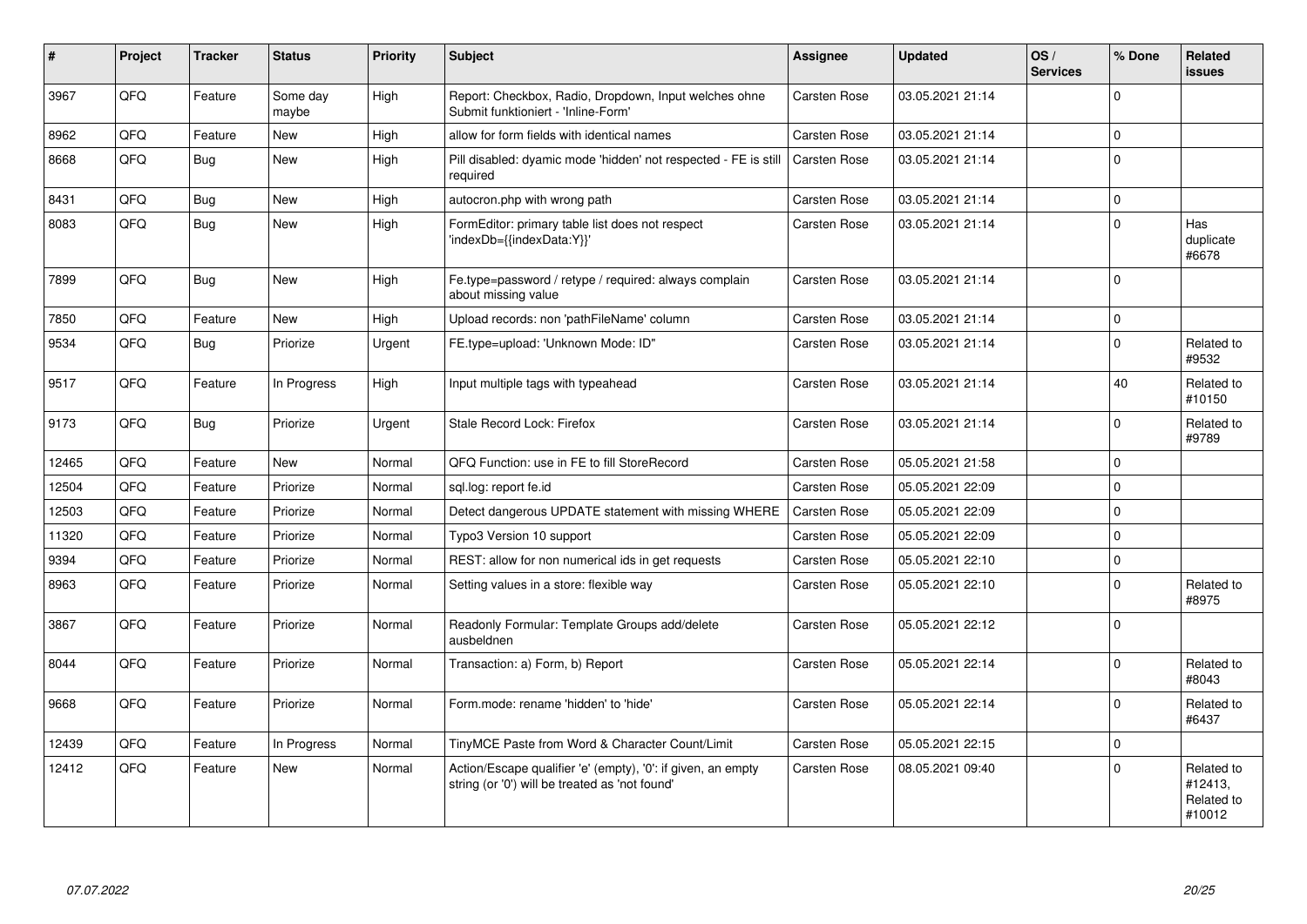| #     | Project | <b>Tracker</b> | <b>Status</b>     | <b>Priority</b> | <b>Subject</b>                                                           | <b>Assignee</b>     | <b>Updated</b>   | OS/<br><b>Services</b> | % Done      | Related<br><b>issues</b>                                               |
|-------|---------|----------------|-------------------|-----------------|--------------------------------------------------------------------------|---------------------|------------------|------------------------|-------------|------------------------------------------------------------------------|
| 10011 | QFQ     | Feature        | Priorize          | Normal          | Offer new STORE_TYPO3 Variable 'beUser', 'beEmail'                       | <b>Carsten Rose</b> | 08.05.2021 09:51 |                        | $\Omega$    | Related to<br>#10012,<br>Related to<br>#12511                          |
| 10012 | QFQ     | Feature        | Priorize          | Normal          | redirectAllMailTo: {{beEmail:T}}                                         | <b>Carsten Rose</b> | 08.05.2021 09:54 |                        | $\Omega$    | Related to<br>#12412.<br>Related to<br>#12413,<br>Related to<br>#10011 |
| 11893 | QFQ     | Feature        | New               | High            | Broken SIP: a) only report one time, b) only report in main<br>column    | <b>Carsten Rose</b> | 12.05.2021 12:13 |                        | $\Omega$    | Related to<br>#12532,<br>Related to<br>#14187                          |
| 12632 | QFQ     | Feature        | <b>New</b>        | Normal          | TinyMCE: Prepare CSS classes for images                                  | <b>Carsten Rose</b> | 04.06.2021 14:35 |                        | 100         | Blocked by<br>#12186                                                   |
| 9531  | QFQ     | <b>Bug</b>     | <b>New</b>        | High            | FE File: Dynamic Update / modeSql / required detected even<br>it not set | <b>Carsten Rose</b> | 11.06.2021 20:32 |                        | $\Omega$    | Related to<br>#12398                                                   |
| 7890  | QFQ     | Bug            | <b>New</b>        | Normal          | FormElement 'required': extraButtonInfo not aligned                      | <b>Carsten Rose</b> | 11.06.2021 21:17 |                        | $\Omega$    | Related to<br>#11517                                                   |
| 9346  | QFQ     | Feature        | Priorize          | Normal          | beforeSave: check if an upload is given                                  | <b>Carsten Rose</b> | 11.06.2021 21:18 |                        | $\Omega$    |                                                                        |
| 9348  | QFQ     | Feature        | <b>New</b>        | Normal          | defaultThumbnailSize: pre render thumbnails                              | <b>Carsten Rose</b> | 12.06.2021 09:05 |                        | $\mathbf 0$ |                                                                        |
| 6723  | QFQ     | Feature        | New               | Normal          | Report QFQ Installation and Version                                      | Carsten Rose        | 12.06.2021 09:07 |                        | $\Omega$    |                                                                        |
| 6261  | QFQ     | Feature        | New               | Normal          | Persistent SIP                                                           | Carsten Rose        | 12.06.2021 09:07 |                        | $\mathbf 0$ | Related to<br>#10819                                                   |
| 11460 | QFQ     | Feature        | <b>New</b>        | Normal          | Easier creation of changelog: gitchangelog                               | <b>Carsten Rose</b> | 12.06.2021 10:20 |                        | $\Omega$    | Related to<br>#13467                                                   |
| 9347  | QFQ     | <b>Bug</b>     | New               | High            | FE.type=upload with dynamic show/hidden: required not<br>detected        | <b>Carsten Rose</b> | 12.06.2021 10:40 |                        | $\Omega$    | Related to<br>#5305,<br>Related to<br>#12398                           |
| 9121  | QFQ     | <b>Bug</b>     | Priorize          | High            | sip links have r and __dbIndexData set                                   | <b>Carsten Rose</b> | 12.06.2021 10:41 |                        | $\mathbf 0$ |                                                                        |
| 12679 | QFQ     | Feature        | <b>New</b>        | Normal          | tablesorter: custom column width                                         | <b>Carsten Rose</b> | 16.06.2021 11:10 |                        | $\Omega$    |                                                                        |
| 5305  | QFQ     | Bug            | New               | Normal          | Upload FormElement: nicht disabled by readonly Form                      | <b>Carsten Rose</b> | 16.06.2021 13:43 |                        | $\Omega$    | Related to<br>#9347,<br>Related to<br>#9834                            |
| 8204  | QFQ     | Feature        | Priorize          | High            | Position 'required mark'                                                 | Carsten Rose        | 16.06.2021 13:44 |                        | $\mathbf 0$ |                                                                        |
| 9669  | QFQ     | Bug            | Some day<br>maybe | Normal          | Checkbox / Template Group: radio/checkbox visible broken<br>after 'add'  | Carsten Rose        | 16.06.2021 13:47 |                        | $\Omega$    | Related to<br>#8091                                                    |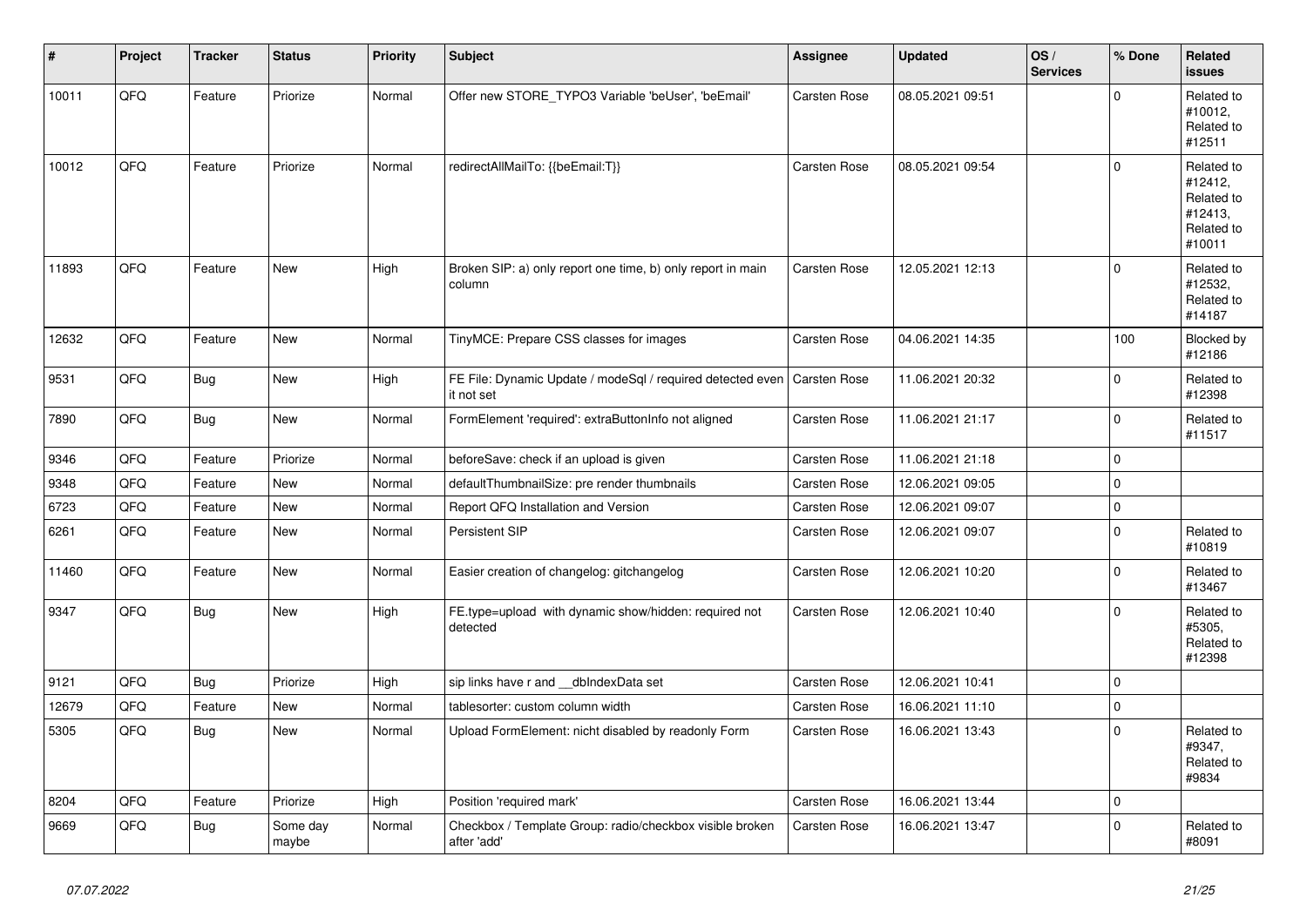| #     | Project | <b>Tracker</b> | <b>Status</b>     | <b>Priority</b> | <b>Subject</b>                                     | <b>Assignee</b>     | <b>Updated</b>   | OS/<br><b>Services</b> | % Done      | Related<br><b>issues</b>                      |
|-------|---------|----------------|-------------------|-----------------|----------------------------------------------------|---------------------|------------------|------------------------|-------------|-----------------------------------------------|
| 10661 | QFQ     | Bug            | In Progress       | Normal          | Typo3 Warnungen                                    | Carsten Rose        | 07.09.2021 13:23 |                        | 0           | Related to<br>#12440                          |
| 10793 | QFQ     | Feature        | In Progress       | Normal          | <b>Update NPM Packages</b>                         | Carsten Rose        | 07.09.2021 13:25 |                        | 30          |                                               |
| 11980 | QFQ     | Feature        | In Progress       | Normal          | protected verzeichnis MUSS geschützt werden        | Carsten Rose        | 07.09.2021 13:30 |                        | 0           |                                               |
| 12325 | QFQ     | Bug            | Priorize          | Normal          | MultiDB form.dblndex not working for report syntax | Carsten Rose        | 07.09.2021 13:37 |                        | $\Omega$    | Related to<br>#12145,<br>Related to<br>#12314 |
| 11036 | QFQ     | Feature        | Some day<br>maybe | Normal          | inline report editor permissions                   | Carsten Rose        | 16.09.2021 15:09 |                        | $\mathbf 0$ | Related to<br>#11323                          |
| 10745 | QFQ     | Feature        | Some day<br>maybe | Normal          | Tablesorter Excel Export                           | Carsten Rose        | 16.09.2021 15:09 |                        | $\Omega$    |                                               |
| 10116 | QFQ     | Feature        | Some day<br>maybe | Normal          | TypeAhead: Tag - show inside 'input' element       | Carsten Rose        | 16.09.2021 15:09 |                        | $\Omega$    |                                               |
| 7456  | QFQ     | Bug            | Some day<br>maybe | Low             | Todos in Code: solve or make ticket                | Carsten Rose        | 16.09.2021 15:10 |                        | $\mathbf 0$ |                                               |
| 7453  | QFQ     | Feature        | Some day<br>maybe | Normal          | import / export forms QFQ                          | Carsten Rose        | 16.09.2021 15:10 |                        | $\mathbf 0$ |                                               |
| 7452  | QFQ     | Feature        | Some day<br>maybe | Normal          | automate deployment new QFQ version                | Carsten Rose        | 16.09.2021 15:10 |                        | 0           |                                               |
| 10095 | QFQ     | Feature        | Some day<br>maybe | Normal          | Generic Gitlab Integration into QFQ                | Carsten Rose        | 16.09.2021 15:10 |                        | $\mathbf 0$ |                                               |
| 8586  | QFQ     | Feature        | Some day<br>maybe | Normal          | QFQ: Enhance Error message for 'record not found'  | Carsten Rose        | 16.09.2021 15:10 |                        | $\mathbf 0$ |                                               |
| 8520  | QFQ     | Feature        | Some day<br>maybe | Normal          | Bring QFQ to Composer                              | Carsten Rose        | 16.09.2021 15:10 |                        | $\Omega$    |                                               |
| 8101  | QFQ     | Feature        | Some day<br>maybe | Normal          | Password hash: support further hashing methods     | Carsten Rose        | 16.09.2021 15:10 |                        | $\Omega$    |                                               |
| 12315 | QFQ     | Feature        | Some day<br>maybe | Normal          | Form History (Diffs) / Backups                     | Carsten Rose        | 16.09.2021 15:10 |                        | $\mathbf 0$ |                                               |
| 11323 | QFQ     | Feature        | Some day<br>maybe | Normal          | Report Frontend Editor Modal + Codemirror          | Carsten Rose        | 16.09.2021 15:10 |                        | 0           | Related to<br>#11036                          |
| 11322 | QFQ     | Feature        | Some day<br>maybe | Normal          | Form Element JSON - (multiline parameter field)    | <b>Carsten Rose</b> | 16.09.2021 15:10 |                        | 0           |                                               |
| 11217 | QFQ     | Feature        | Some day<br>maybe | Normal          | <b>Extend Script Functionality</b>                 | Carsten Rose        | 16.09.2021 15:10 |                        | $\mathbf 0$ |                                               |
| 10716 | QFQ     | Feature        | Some day<br>maybe | Normal          | Business Logic mit Externen Skripten               | Carsten Rose        | 16.09.2021 15:10 |                        | $\mathbf 0$ | Related to<br>#10713,<br>Related to<br>#8217  |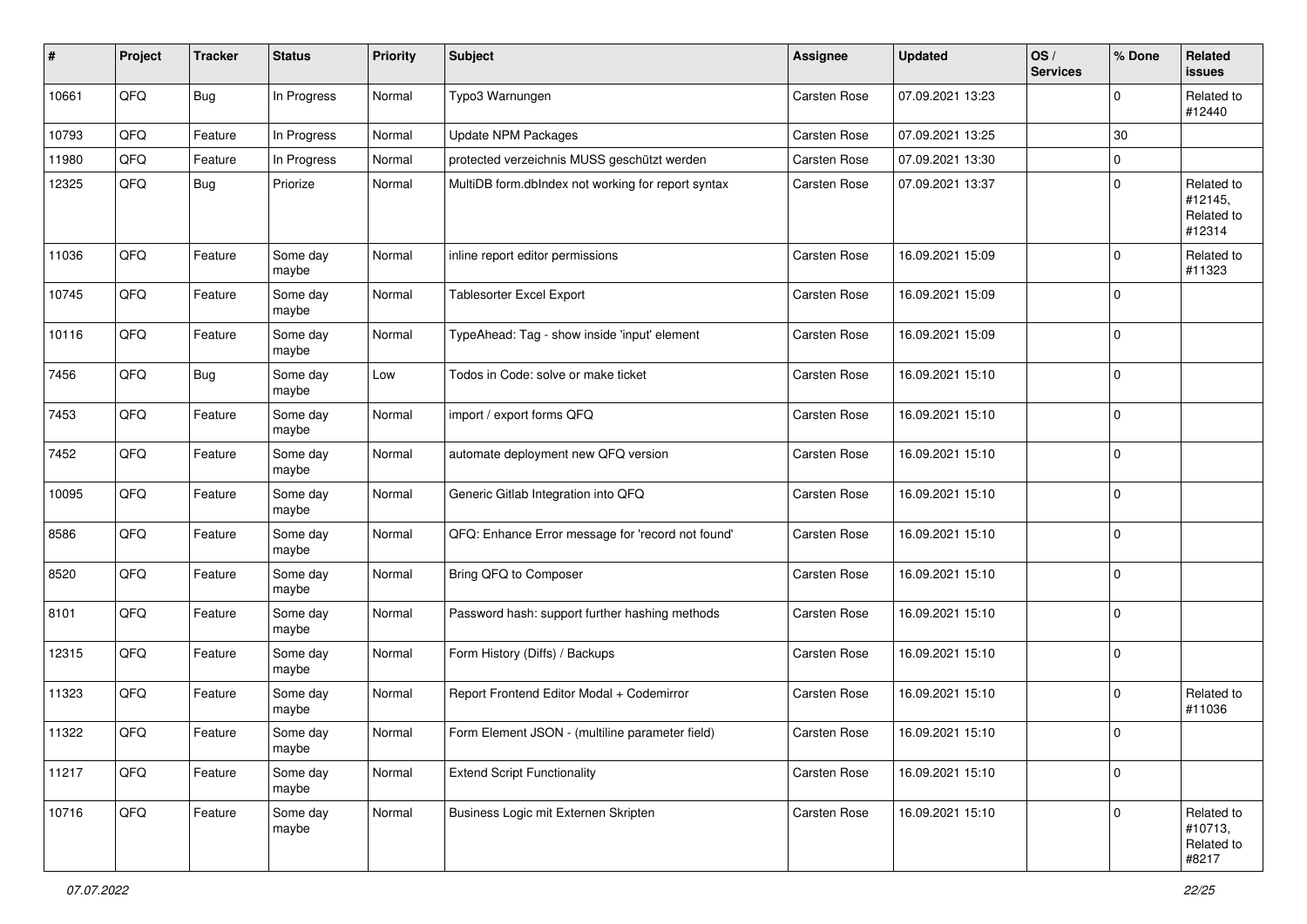| #     | Project | <b>Tracker</b> | <b>Status</b>              | <b>Priority</b> | <b>Subject</b>                                                                                                                        | Assignee            | <b>Updated</b>   | OS/<br><b>Services</b> | % Done      | Related<br><b>issues</b>                                                |
|-------|---------|----------------|----------------------------|-----------------|---------------------------------------------------------------------------------------------------------------------------------------|---------------------|------------------|------------------------|-------------|-------------------------------------------------------------------------|
| 12337 | QFQ     | Feature        | Some day<br>maybe          | Normal          | Database.php: better caching                                                                                                          | Carsten Rose        | 16.09.2021 15:10 |                        | $\mathbf 0$ |                                                                         |
| 9013  | QFQ     | Bug            | New                        | Normal          | Error in Twig template not handled                                                                                                    | Carsten Rose        | 20.10.2021 13:43 |                        | $\mathbf 0$ |                                                                         |
| 13330 | QFQ     | Feature        | In Progress                | Normal          | Multi Form: Upload                                                                                                                    | Carsten Rose        | 07.11.2021 12:40 |                        | 50          | Related to<br>#9706                                                     |
| 8082  | QFQ     | Feature        | Priorize                   | High            | Contact form without saving record                                                                                                    | Carsten Rose        | 07.12.2021 15:20 |                        | $\mathbf 0$ | Related to<br>#8587,<br><b>Blocks</b><br>#11850                         |
| 11702 | QFQ     | Feature        | New                        | Normal          | HTML Special Char makes no sense for 'allbut' if '&' is<br>forbidden                                                                  | <b>Carsten Rose</b> | 07.12.2021 16:35 |                        | $\mathbf 0$ | Related to<br>#5112,<br>Related to<br>#14320                            |
| 9834  | QFQ     | Bug            | Priorize                   | Normal          | Input elements with tag 'disabled' are missing on<br>form-submit: server option 'processReadOnly' broken                              | Carsten Rose        | 07.12.2021 16:43 |                        | $\mathbf 0$ | Related to<br>#9691,<br>Related to<br>#5305, Has<br>duplicate<br>#12331 |
| 12186 | QFQ     | Feature        | New                        | High            | TinyMCE Config für Objekte                                                                                                            | Carsten Rose        | 07.12.2021 17:19 |                        | $\mathbf 0$ | <b>Blocks</b><br>#12632                                                 |
| 6116  | QFQ     | <b>Bug</b>     | Priorize                   | High            | value of checkbox not saved                                                                                                           | Carsten Rose        | 07.12.2021 17:19 |                        | $\mathbf 0$ |                                                                         |
| 12974 | QFQ     | <b>Bug</b>     | <b>New</b>                 | High            | Sanitize Queries in Action-Elements                                                                                                   | Carsten Rose        | 07.12.2021 17:19 |                        | $\mathbf 0$ |                                                                         |
| 12670 | QFQ     | Bug            | New                        | High            | Dropdown-Menu classes können nicht mehr angegeben<br>werden                                                                           | Carsten Rose        | 07.12.2021 17:19 |                        | $\mathbf 0$ |                                                                         |
| 12532 | QFQ     | Feature        | New                        | High            | SIP-Parameter bei Seitenaufruf in Browser-Console<br>anzeigen                                                                         | Carsten Rose        | 07.12.2021 17:19 |                        | $\mathbf 0$ | Related to<br>#11893,<br>Related to<br>#14187                           |
| 12513 | QFQ     | <b>Bug</b>     | New                        | High            | Implement server side check of maxlength                                                                                              | Carsten Rose        | 07.12.2021 17:19 |                        | $\mathbf 0$ |                                                                         |
| 12545 | QFQ     | Bug            | New                        | Urgent          | sql.log not created / updated                                                                                                         | Carsten Rose        | 14.12.2021 16:02 |                        | $\mathbf 0$ |                                                                         |
| 12702 | QFQ     | <b>Bug</b>     | New                        | High            | templateGroup: broken in multiDb Setup                                                                                                | Carsten Rose        | 14.12.2021 16:02 |                        | $\mathbf 0$ |                                                                         |
| 12544 | QFQ     | Feature        | New                        | High            | a) ' AS _link' new also as ' AS _format', b) sortierung via<br>'display: none;', c) '_format' benoeitgt nicht zwingend<br>u/U/p/m/z/d | Carsten Rose        | 14.12.2021 16:03 |                        | $\mathbf 0$ |                                                                         |
| 12463 | QFG     | Bug            | ToDo                       | High            | QFQ Function: 'function' and 'sql' on same level - output of<br>sql is shown two times.                                               | Carsten Rose        | 15.12.2021 16:31 |                        | $\mathbf 0$ |                                                                         |
| 13566 | QFQ     | Feature        | Ready to sync<br>(develop) | Normal          | Delete config-example.qfq.php file                                                                                                    | Carsten Rose        | 23.12.2021 09:25 |                        | $\mathbf 0$ |                                                                         |
| 12327 | QFG     | Bug            | New                        | Normal          | Copy to clipboard: Glyphicon can not be changed                                                                                       | Carsten Rose        | 27.12.2021 17:59 |                        | $\mathsf 0$ |                                                                         |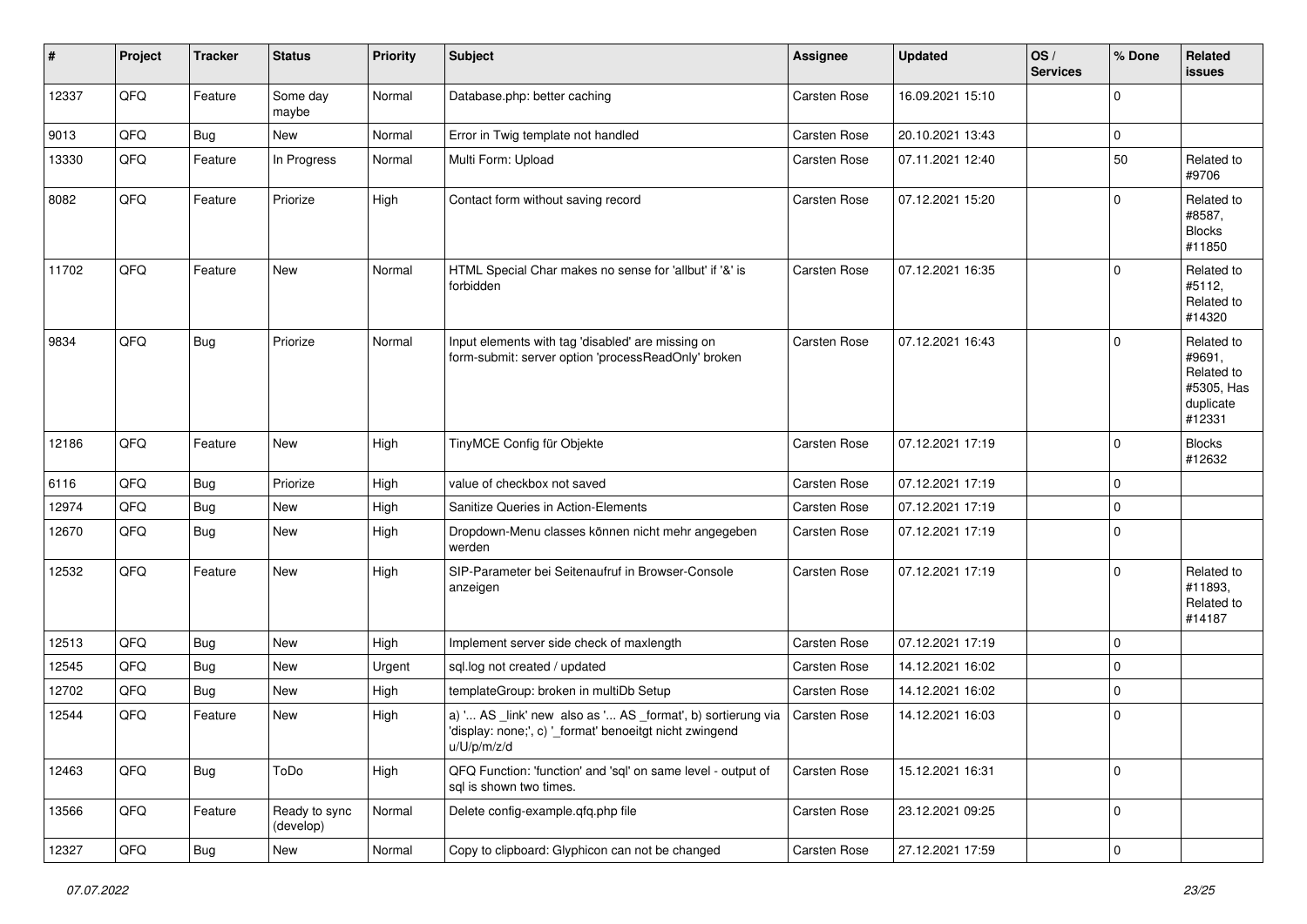| #     | Project | <b>Tracker</b> | <b>Status</b>     | <b>Priority</b> | <b>Subject</b>                                                                                                                                      | Assignee            | <b>Updated</b>   | OS/<br><b>Services</b> | % Done      | Related<br><b>issues</b>                                             |
|-------|---------|----------------|-------------------|-----------------|-----------------------------------------------------------------------------------------------------------------------------------------------------|---------------------|------------------|------------------------|-------------|----------------------------------------------------------------------|
| 9789  | QFQ     | <b>Bug</b>     | In Progress       | High            | Record Lock: release to early on 'leave page'                                                                                                       | <b>Carsten Rose</b> | 10.01.2022 09:25 |                        | 100         | Related to<br>#10081,<br>Related to<br>#9173,<br>Related to<br>#8702 |
| 13659 | QFQ     | Bug            | <b>New</b>        | Normal          | wrong sanitize class applied to R-store                                                                                                             | <b>Carsten Rose</b> | 15.01.2022 14:23 |                        | $\Omega$    |                                                                      |
| 13706 | QFQ     | <b>Bug</b>     | <b>New</b>        | Normal          | Wrong CheckType in FieldElement LastStatus of Form Cron                                                                                             | <b>Carsten Rose</b> | 21.01.2022 18:20 |                        | $\Omega$    |                                                                      |
| 4413  | QFQ     | Feature        | <b>New</b>        | Normal          | fieldset: show/hidden, modeSql, dynamicUpdate                                                                                                       | <b>Carsten Rose</b> | 09.02.2022 15:19 |                        | $\mathbf 0$ |                                                                      |
| 5894  | QFQ     | Feature        | Feedback          | Normal          | Typeahead in Report: show/hide rows dynamically                                                                                                     | Carsten Rose        | 18.02.2022 08:50 |                        | $\Omega$    | Related to<br>#5893.<br>Related to<br>#5885                          |
| 12395 | QFQ     | <b>Bug</b>     | ToDo              | High            | QFQ Function: Result two times shown                                                                                                                | <b>Carsten Rose</b> | 18.02.2022 08:59 |                        | $\Omega$    |                                                                      |
| 5548  | QFQ     | Feature        | Some day<br>maybe | Normal          | 801 Textfiles/Scriptfiles als Thumbnail                                                                                                             | <b>Carsten Rose</b> | 07.03.2022 16:26 |                        | $\Omega$    |                                                                      |
| 13843 | QFQ     | Feature        | <b>New</b>        | Normal          | Create JWT via QFQ                                                                                                                                  | <b>Carsten Rose</b> | 19.03.2022 17:42 |                        | 0           |                                                                      |
| 13841 | QFQ     | Feature        | <b>New</b>        | Normal          | Create PDF via iText - evaluate                                                                                                                     | <b>Carsten Rose</b> | 19.03.2022 17:42 |                        | $\Omega$    |                                                                      |
| 13700 | QFQ     | Feature        | New               | Normal          | Redesign gfg.io Seite                                                                                                                               | Carsten Rose        | 19.03.2022 17:43 |                        | $\Omega$    |                                                                      |
| 13592 | QFQ     | Bug            | New               | Normal          | QFQ Build Queue: das vergeben von Tags klappt nicht. Es<br>werden keine Releases gebaut.                                                            | <b>Carsten Rose</b> | 19.03.2022 17:45 |                        | $\Omega$    |                                                                      |
| 13467 | QFQ     | Feature        | New               | Normal          | ChangeLog Generator                                                                                                                                 | Carsten Rose        | 19.03.2022 17:46 |                        | $\mathbf 0$ | Related to<br>#11460                                                 |
| 13460 | QFQ     | <b>Bug</b>     | New               | Normal          | Doc: Password set/reset  password should not processed<br>with 'html encode'                                                                        | Carsten Rose        | 19.03.2022 17:46 |                        | $\Omega$    |                                                                      |
| 13332 | QFQ     | <b>Bug</b>     | <b>New</b>        | Normal          | Multi Form: Required Felder werden visuell nicht markiert.                                                                                          | <b>Carsten Rose</b> | 19.03.2022 17:47 |                        | 0           |                                                                      |
| 13331 | QFQ     | <b>Bug</b>     | <b>New</b>        | Normal          | Multi Form: Clear Icon misplaced                                                                                                                    | <b>Carsten Rose</b> | 19.03.2022 17:47 |                        | $\Omega$    |                                                                      |
| 12716 | QFQ     | <b>Bug</b>     | <b>New</b>        | Normal          | template group: Pattern only applied to first instance                                                                                              | Carsten Rose        | 19.03.2022 17:47 |                        | $\Omega$    |                                                                      |
| 12664 | QFQ     | Feature        | <b>New</b>        | Normal          | TinyMCE: report/remove malicous HTML/JS Code                                                                                                        | Carsten Rose        | 19.03.2022 17:47 |                        | $\Omega$    | Related to<br>#14320                                                 |
| 12603 | QFQ     | Feature        | New               | Normal          | Dropdown (Select), Radio, checkbox:<br>itemListAlways={{!SELECT key, value}}                                                                        | <b>Carsten Rose</b> | 19.03.2022 17:47 |                        | $\Omega$    |                                                                      |
| 12581 | QFQ     | Bug            | New               | Normal          | Form.forward=close: Record 'new' in new browser tab ><br>save (& close) >> Form is not reloaded with new created<br>record id and stays in mode=new | <b>Carsten Rose</b> | 19.03.2022 17:48 |                        | $\Omega$    |                                                                      |
| 12520 | QFQ     | Bug            | <b>New</b>        | Normal          | Switch FE User: still active even FE User session expired                                                                                           | <b>Carsten Rose</b> | 19.03.2022 17:48 |                        | $\mathbf 0$ |                                                                      |
| 12512 | QFQ     | Bug            | <b>New</b>        | Normal          | Some MySQL Installation can't use 'stored procedures'                                                                                               | <b>Carsten Rose</b> | 19.03.2022 17:48 |                        | $\Omega$    |                                                                      |